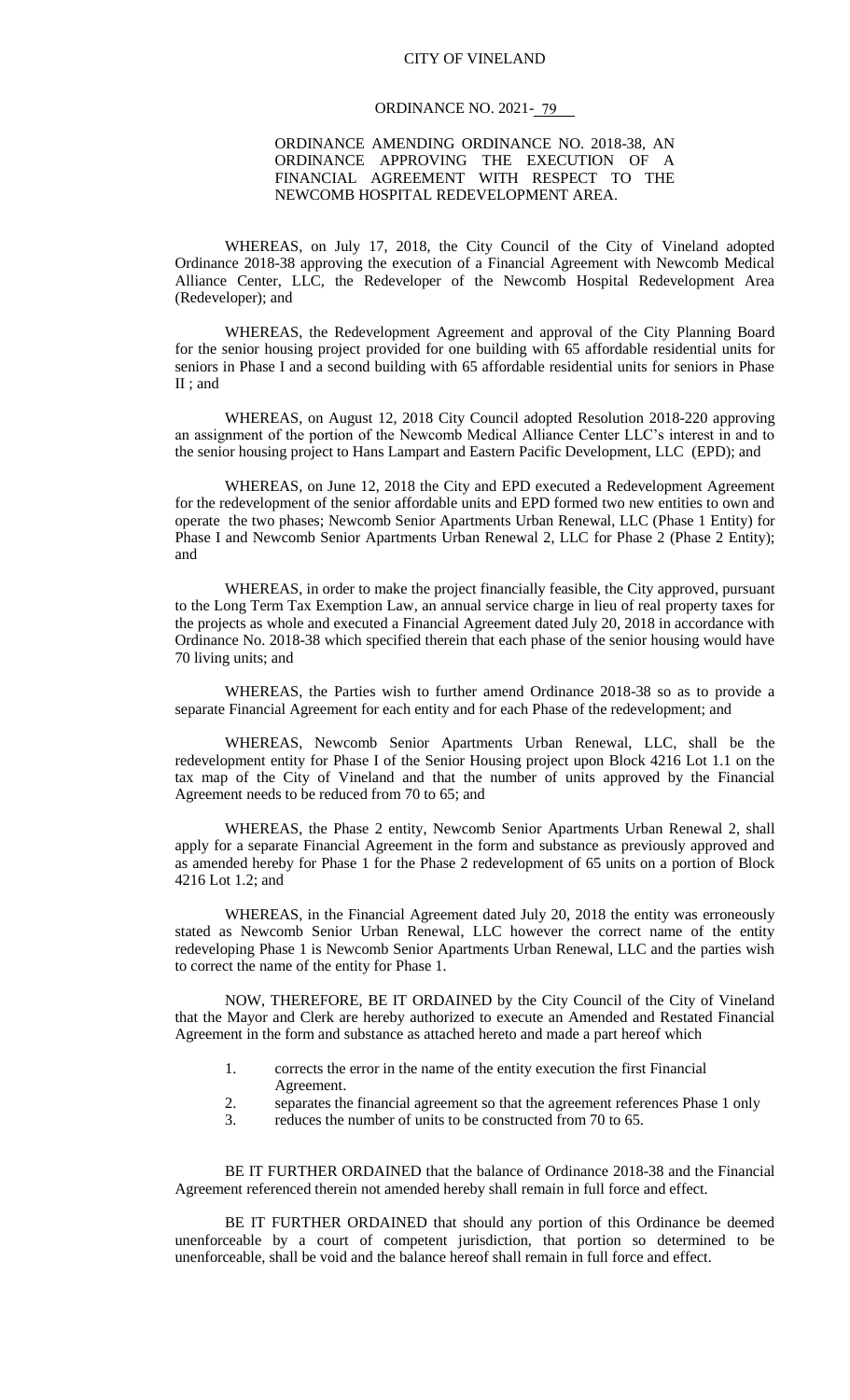# CITY OF VINELAND

This Ordinance shall take effect upon adoption and publication according to law.

Passed first reading:

Passed final reading:

President of Council

ATTEST:

City Clerk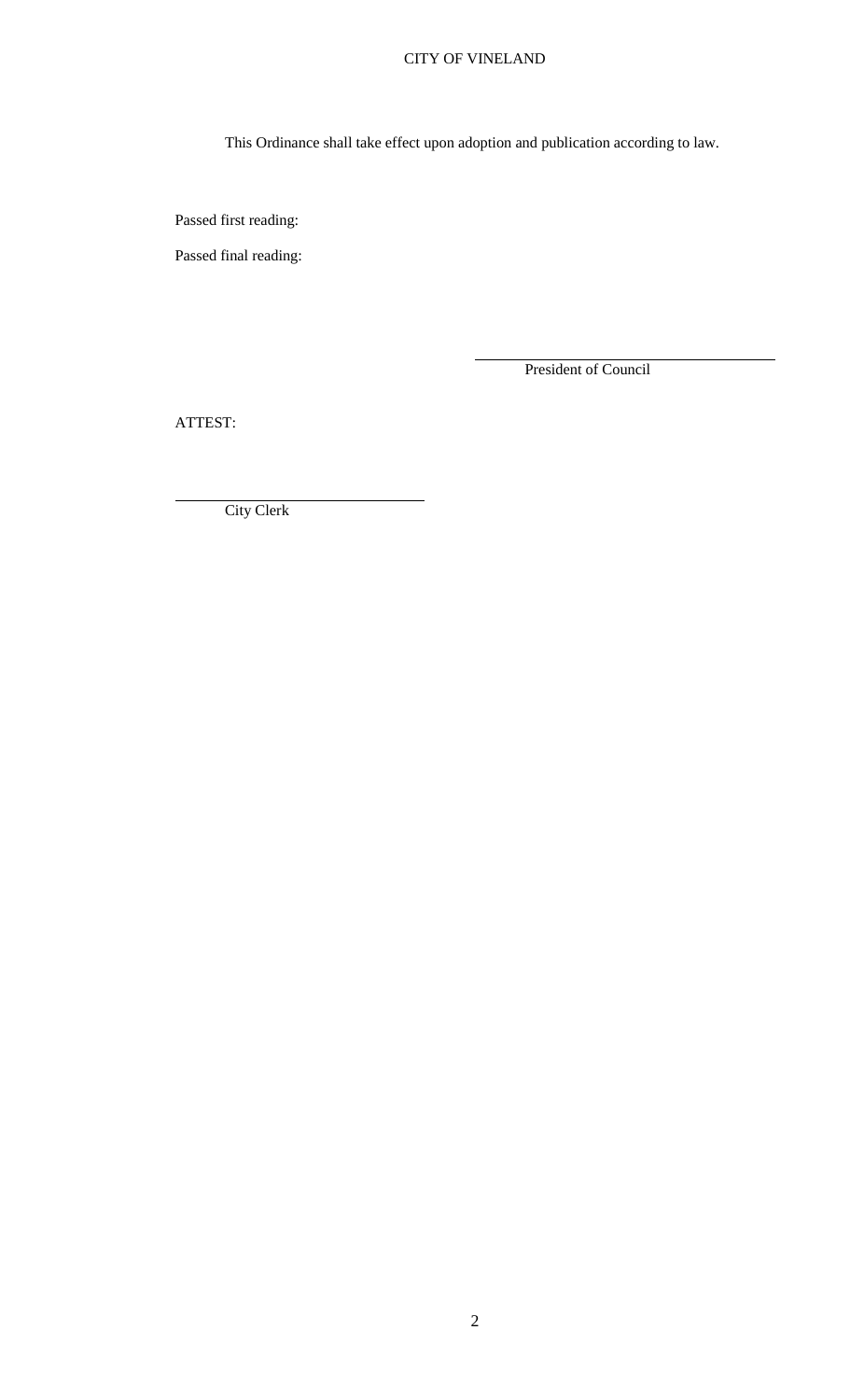#### **AMENDED AND RESTATED FINANCIAL AGREEMENT**

**THIS AMENDED AND RESTATED FINANCIAL AGREEMENT** (as the same may be amended, modified or supplemented from time to time, hereinafter this "**Agreement**" or "**Financial Agreement**"), made this day of , 2021, by and between **NEWCOMB SENIOR APARTMENTS URBAN RENEWAL, LLC** (together with its permitted successors and assigns, the "**Entity**"), an urban renewal entity qualified to do business under the provisions of the New Jersey Long Term Tax Exemption Law, N.J.S.A. 40A:20-1 *et seq*., as amended and supplemented (the "**Long Term Tax Exemption Law**"), with offices at c/o Eastern Pacific Development, LLC, 925 East Landis Avenue, Suite E, Vineland, NJ 08361 and the **CITY OF VINELAND**, a municipal corporation in the County of Cumberland and the State of New Jersey (together with its permitted successors and assigns, the "**City**" and, together with the Entity, the "**Parties**" or "**Party**").

#### **WITNESSETH:**

**WHEREAS**, by Resolution No. 2012-39 adopted on February 14, 2012, the Vineland City Council (the "**City Council**") designated that certain area designated Block 4216, Lots 1.01, 1.02, 1.03, 1.04 and 1.05 (formerly Lot 1) on the official tax map of the City (the "**Redevelopment Area**") as an area in need of redevelopment in accordance with the Local Redevelopment and Housing Law, N.J.S.A. 40A:12A-1 et seq., as amended and supplemented (the "**Local Redevelopment and Housing Law**"); and

**WHEREAS**, pursuant to N.J.S.A. 40A:12A-7, by Ordinance No. 2012-8 adopted on February 28, 2012, the City Council has duly adopted, as amended from time to time, the "Newcomb Hospital Redevelopment Plan" (collectively, and as the same may be further amended, the "**Redevelopment Plan**"), which sets forth the City's plan for the redevelopment of the Redevelopment Area; and

**WHEREAS**, by Resolution No. 2015-227, the City Council designated Newcomb Medical Alliance Center, LLC as the redeveloper of the Redevelopment Area under the Local Redevelopment and Housing Law; and

**WHEREAS**, on August 3, 2015, the City and Newcomb Medical Alliance Center, LLC entered into a Redevelopment Agreement, as amended (as the same may be further amended, modified or supplemented from time to time, the "**Original Redevelopment Agreement**"), in order to implement the development, design, financing and construction of the Redevelopment Area pursuant to the Redevelopment Plan; and

**WHEREAS**, the Redevelopment Agreement and approval of the City Planning Board for the Senior Housing Project (as defined herein) provided for, among other things, one building with 65 affordable residential apartments for seniors at least 55 years of age and other related improvements (the "**Phase 1 Senior Housing Project**") on a portion of Redevelopment Area designated as Block 4216, Lot 1.1 on the official tax map of the City of Vineland, County of Cumberland, State of New Jersey as more particularly described in Exhibit E attached hereto (the "**Phase 1 Senior Housing Project Area**") and a second building with 65 affordable residential apartments for seniors at least 55 years of age and other related improvements (the "**Phase 2 Senior**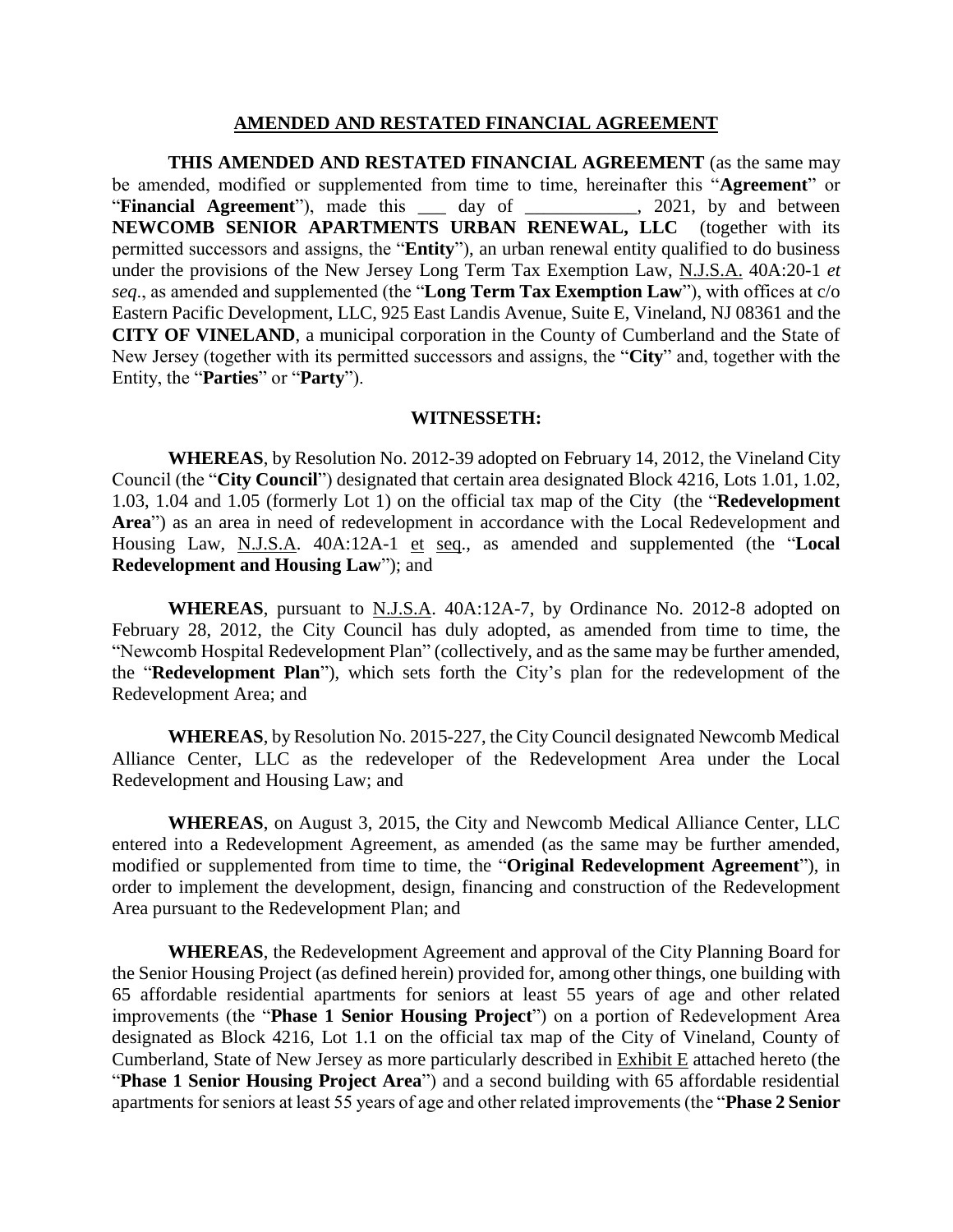**Housing Project**" and together with the Phase 1 Senior Housing Project, the "**Senior Housing Project**") on a portion of Redevelopment Area designated as Block 4216, Lot 1.2 on the official tax map of the City of Vineland, County of Cumberland, State of New Jersey (the "**Phase 2 Senior Housing Project Area**" and together with the Phase 1 Senior Housing Project Area, the "**Senior Housing Project Area**"); and

**WHEREAS**, each of the Phase 1 Senior Housing Project and the Phase 2 Senior Housing Project will be subject to affordability restrictions pursuant to the Section 42 of the Internal Revenue Code, as amended, in connection with the low income housing tax credits that have been allocated to the respective Senior Housing Projects;

**WHEREAS**, on August 12, 2018, the City Council by Resolution 2018-220 approved the assignment to Hans Lampart and Eastern Pacific Development, LLC (together, "**EPD**") of the interest of Newcomb Medical Alliance Center, LLC in the Original Redevelopment Agreement for the portion of the Redevelopment Agreement relating to the Senior Housing Project and the Senior Housing Project Area;

**WHEREAS**, on June 12, 2018, the City and EPD executed a Redevelopment Agreement for the redevelopment of the Senior Housing Project Area with the Senior Housing Project (the "**Redevelopment Agreement**");

**WHEREAS**, EPD formed two New Jersey limited liability companies, the Entity and Newcomb Senior Apartments Urban Renewal 2, LLC (the "**Phase 2 Entity**"), to acquire, redevelop, own and operate the Phase 1 Senior Housing Project and the Phase 2 Senior Housing Project, respectively;

**WHEREAS**, on October 12, 2021, the City Council by Resolution 2021-469 approved the assignment to the Entity of the interest of EPD in the Redevelopment Agreement for the portion of the Senior Housing Project Area relating to the Phase 1 Senior Housing Project and the Phase 1 Senior Housing Project Area;

**WHEREAS**, EPD subsequently assigned to the Entity and the Entity assumed from EPD all of EPD's rights and obligations under the Redevelopment Agreement with respect to the Phase 1 Senior Housing Project and the Phase 1 Senior Housing Project Area;

**WHEREAS**, the Entity currently owns and intends to undertake the Phase 1 Senior Housing Project for the redevelopment of the Phase 1 Senior Housing Project Area;

**WHEREAS**, on  $\qquad \qquad$ , 2021, the City Council by Resolution 2021approved the assignment to the Phase 2 Entity of the interest of EPD in the Redevelopment Agreement for the portion of the Senior Housing Project Area relating to the Phase 2 Senior Housing Project and the Phase 2 Senior Housing Project Area;

**WHEREAS**, the Phase 2 Entity will acquire and intends to undertake the Phase 2 Senior Housing Project for the redevelopment of the Phase 2 Senior Housing Project Area;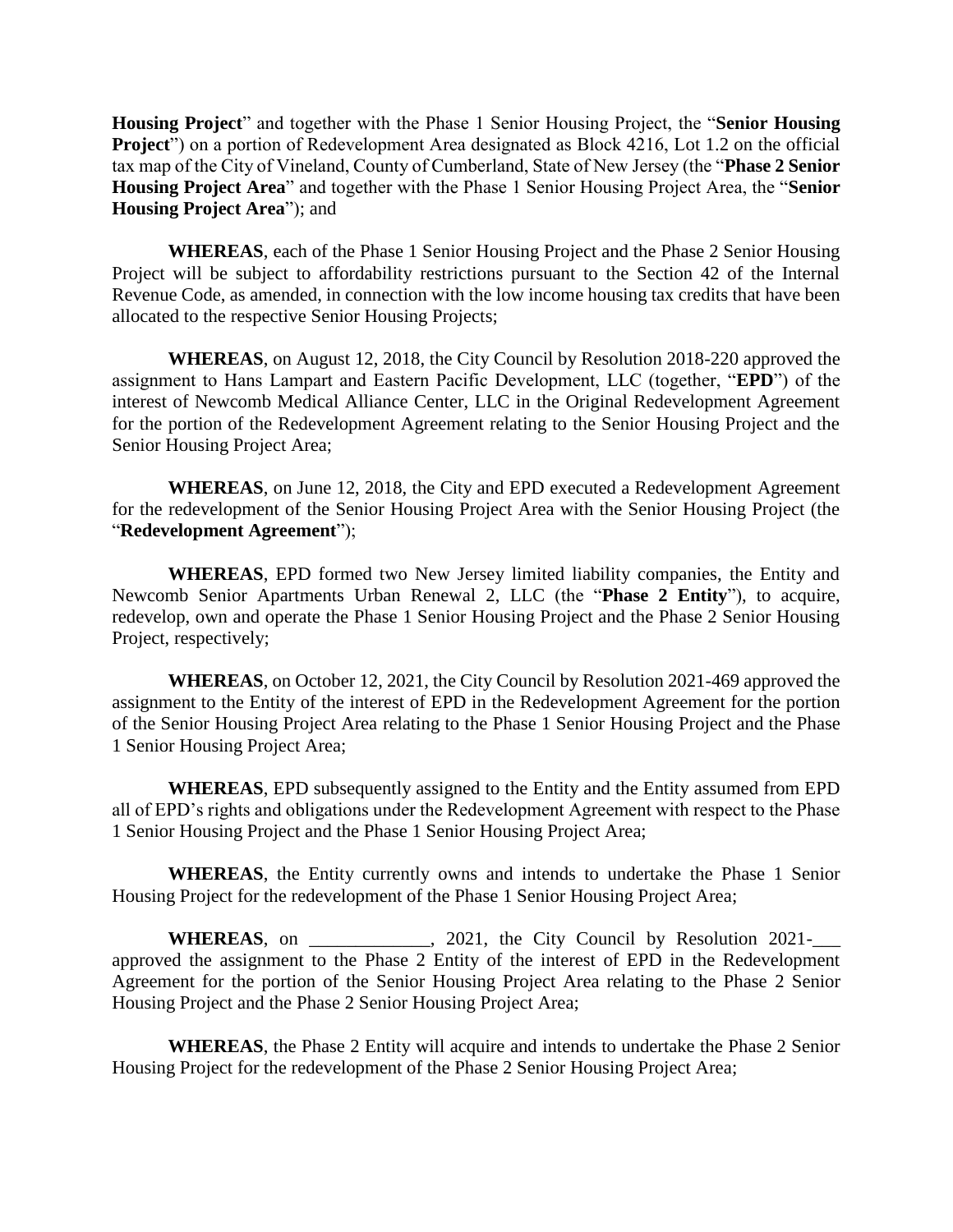**WHEREAS**, pursuant to and in accordance with the provisions of the Long Term Tax Exemption Law, the City is authorized to provide for and accept, in lieu of real property taxes, an annual service charge paid by the Entity to the City in accordance with certain applicable provisions of the Long Term Tax Exemption Law;

**WHEREAS**, the Entity is an urban renewal entity in accordance and compliance with the Long Term Tax Exemption Law for the purpose of undertaking the development of the Redevelopment Area pursuant to the Redevelopment Plan;

**WHEREAS**, in order to improve the feasibility of the Phase 1 Senior Housing Project, Newcomb Medical Alliance Center, LLC, the Entity's predecessor, submitted an application to the City requesting a long term tax exemption and financial agreement with respect to the Senior Housing Project pursuant to the Long Term Tax Exemption Law, which application is on file with the City Clerk (as amended, the "**Application**");

**WHEREAS**, the Entity has represented to the City that the Phase 1 Senior Housing Project would not be feasible in its intended scope but for the provision of financial assistance by the City;

**WHEREAS**, after review of the Application, the Mayor of the City of Vineland ("**Mayor**") recommended that the Application be approved;

**WHEREAS**, the City determined that the assistance provided to the Phase 1 Senior Housing Project pursuant to this Agreement will be a significant inducement for the Entity to proceed with the Phase 1 Senior Housing Project and that based on information set forth in the Application, the Phase 1 Senior Housing Project would not be feasible without such assistance;

**WHEREAS**, the City and the Entity (incorrectly named as Newcomb Senior Apartments Urban Renewal, LLC) entered into a Financial Agreement dated July 20, 2018 with respect to both the Phase 1 Senior Housing Project and the Phase 2 Senior Housing Project (the "**Original Financial Agreement**"); and

**WHEREAS**, the Parties now desire to amend and restate with the City the Original Financial Agreement with respect to the Phase 1 Senior Housing Project only as set forth herein and the Phase 2 Entity and the City will enter into a separate amendment and restatement of the Original Financial Agreement with respect to the Phase 2 Senior Housing Project.

**NOW, THEREFORE,** in consideration of the mutual covenants herein contained and for other good and valuable consideration, it is mutually covenanted and agreed as follows: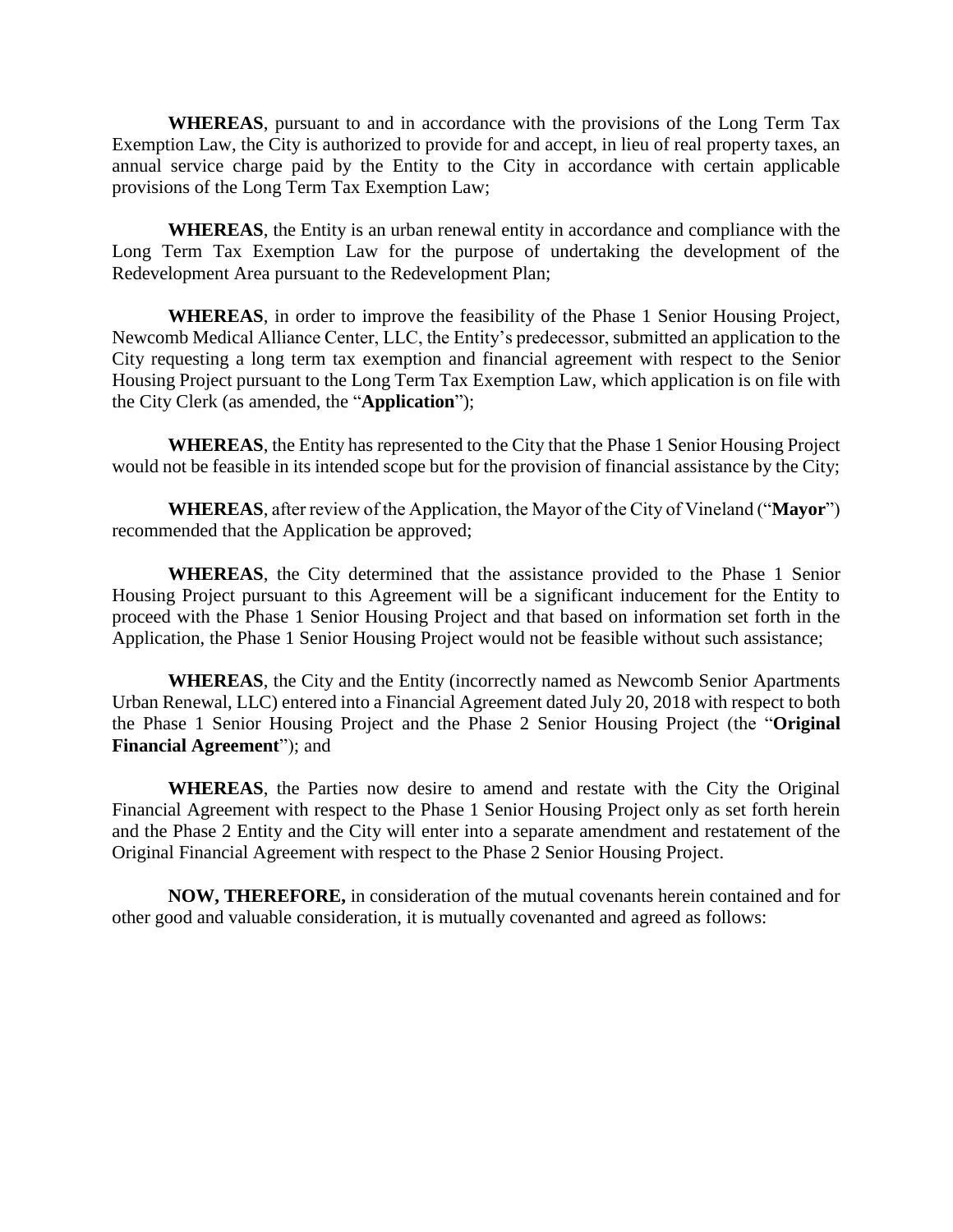# **ARTICLE I**

# **GENERAL PROVISIONS**

This Agreement shall be governed by the provisions of the Long Term Tax Exemption Law, as may amended and supplemented, (N.J.S.A. 40A:20-4 *et seq*.) and all appropriate municipal ordinances or resolutions pertaining to tax exemptions, being referred to herein as the "**Law**". It being expressly understood and agreed that the City expressly relies upon the facts, data, and presentations contained in the Application attached hereto in granting this tax exemption.

# **SECTION 1.01 Recitals.**

The Recitals set forth above are hereby incorporated in, and made a part of, this Agreement as if set forth at length.

# **SECTION 1.02 General Definitions.**

Unless specifically provided otherwise or the context otherwise requires, the following teams when used in this Agreement shall mean:

Agreement or Financial Agreement – Shall have the meaning given to it in the Preamble,

Allowable Net Profit – The amount arrived at by applying the Allowable Profit Rate to the cost of the Phase 1 Senior Housing Project pursuant to the provisions of N.J.S.A. 40A:20- 3(c).

Allowable Profit Rate – The allowable profit rate as defined in N.J.S.A. 40A:20-3(c).

Annual Gross Revenue – Shall have the meaning assigned to "**Gross Revenue**" in N.J.S.A. 40A:20-3.

Annual Service Charge – The amount the Entity has agreed to pay the City pursuant to Article IV hereof for municipal services supplied to the Phase 1 Senior Housing Project, which sum is in lieu of any real estate taxes on the Phase 1 Senior Housing Project all as contemplated pursuant to the Law, which amount, if applicable, shall be pro-rated in the year in which the Annual Service Charge begins and the year in which the Annual Service Charge terminates.

Annual Service Charge Commencement Date – The Annual Service Charge Commencement Date shall be the date of Substantial Completion.

Application – The application filed by the Entity with the City for a tax exemption for the Phase 1 Senior Housing Project, attached hereto as Exhibit A.

Auditor's Report  $-$  A complete financial statement outlining the financial status of the Phase 1 Senior Housing Project (for a period of time as indicated by context), which shall also include a clear computation of Annual Gross Revenue. The contents of the Auditor's Report shall have been prepared in conformity with generally accepted accounting principles. The Auditor's Report shall be certified as to its conformance with such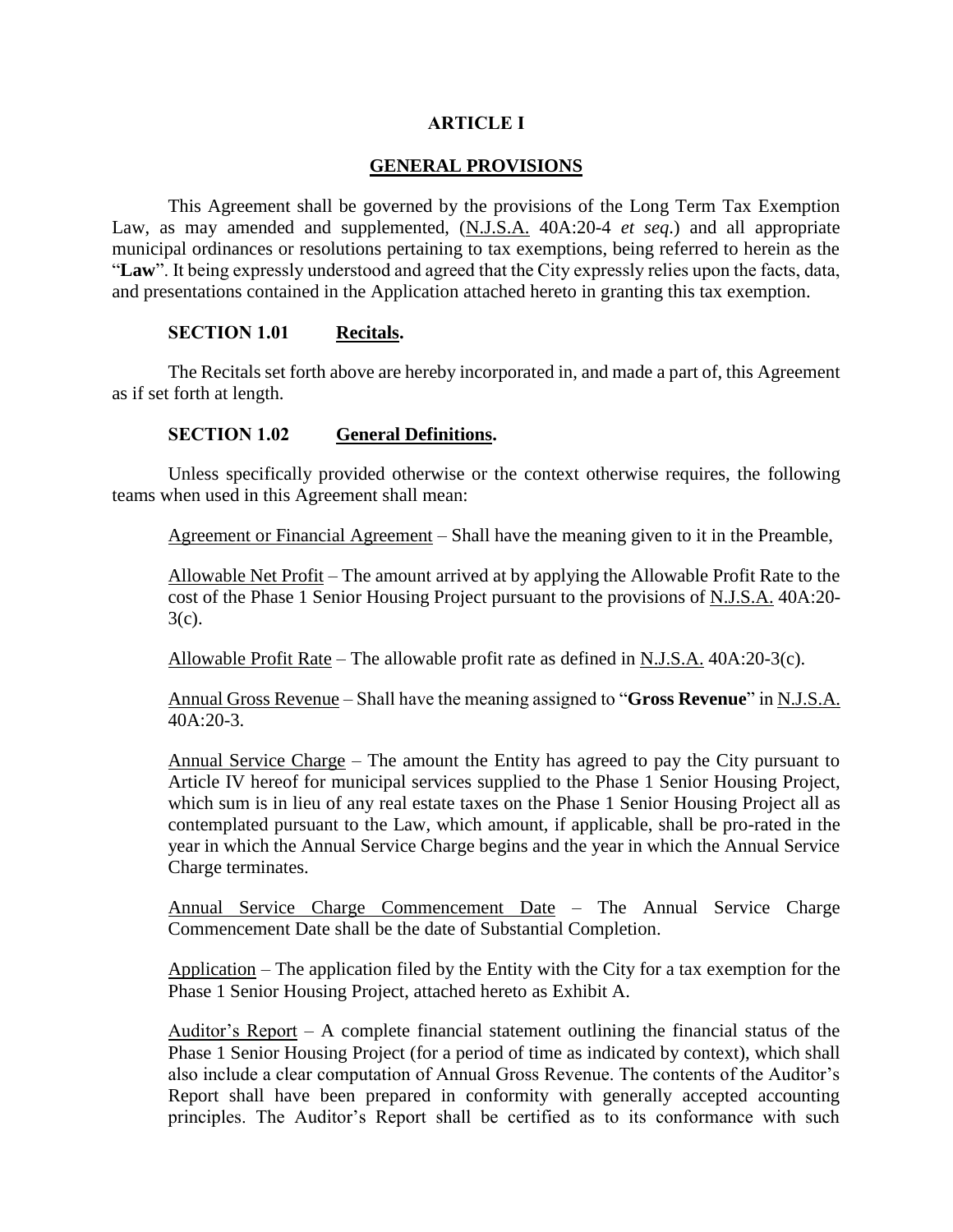principles by a certified public accountant who is licensed to practice that profession in the State of New Jersey.

Certificate of Occupancy – Shall mean the document, whether temporary or permanent, issued by the City authorizing occupancy of a building, in whole or in part, pursuant to N.J.S.A. 52:27D-133.

City – Shall mean the City of Vineland.

City Council – Shall have the meaning given to it in the recitals.

City Share – Shall mean an amount equal to the Annual Service Charge minus the portion of the Annual Service Charge remitted to the County in accordance with Section 4.04(g).

Commercial Portion – shall mean that portion of the Phase 1 Senior Housing Project producing non-residential income, including but not limited to, commercial leases, laundry units or other services.

County – Shall mean the County of Cumberland, State of New Jersey.

Default – Shall be a breach of or the failure of the Entity to perform any obligation imposed upon the Entity by the terms of this Agreement, or under applicable law.

Default Notice – Shall have the meaning given to it in Section 14.02 of this Agreement.

Entity – The term Entity within this Agreement shall mean Newcomb Senior Apartments Urban Renewal, LLC.

Improvements – Any building, structure or fixture permanently affixed to the Land to be constructed and/or rehabilitated and tax exempted under this Agreement, including without limitation the Phase 1 Senior Housing Project.

In Rem Tax Foreclosure  $-$  A summary proceeding by which the City may enforce the lien for taxes due and owing by a tax sale, Said foreclosure is governed by N.J.S.A. 54:5-1 *et seq*.

Land – The land, but not the Improvements, designated as Block 4216, Lots 1.1 on the official tax map of the City of Vineland, County of Cumberland, and State of New Jersey.

 $\text{Law} - \text{As defined in the first paragraph of this Article I.}$ 

Material Conditions – As defined in Section 4.06 hereof.

Minimum Annual Service Charge – The minimum annual service charge shall be the amount of the total taxes levied against all real property within the Phase 1 Senior Housing Project Area in the last full tax year in which the area was subject to taxation, which the parties agree is \$19,677 per tax lot. The Minimum Annual Service Charge shall be paid in each year in which the Annual Service Charge, calculated pursuant to N.J.S.A. 40A:20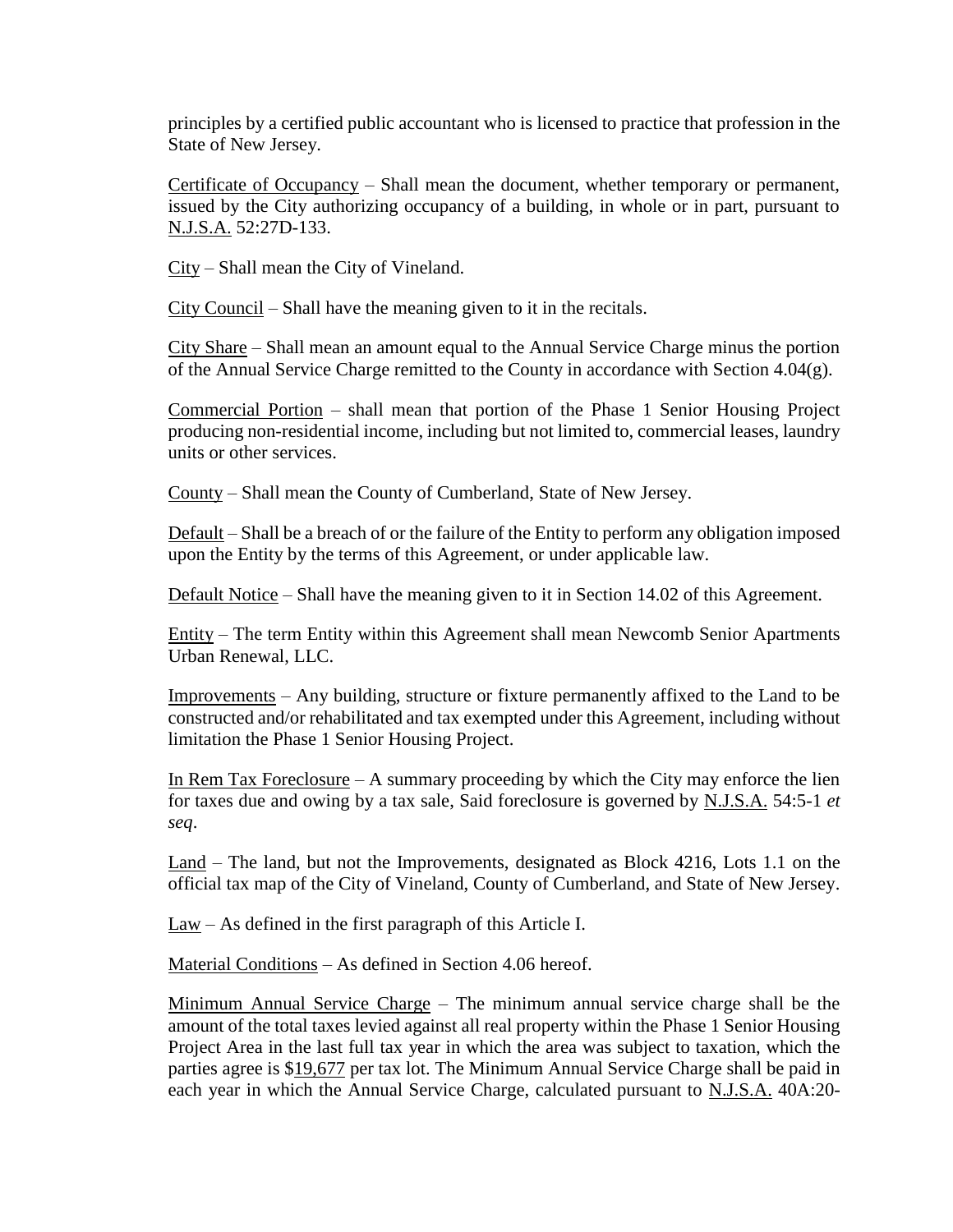12(b)(2) and the Financial Agreement, would be less than the Minimum Annual Service Charge.

Minimum City Share – Shall mean an amount equal to the Annual Service Charge for the first full year following the Annual Service Charge Commencement Date minus the portion of the Annual Service Charge remitted to the County in accordance with Section 4.04(g).

Ordinance – Ordinance No. 2021-\_\_\_ adopted by the Council of the City on \_\_\_\_\_\_\_\_\_\_\_\_, 2021, attached hereto as Exhibit B, approving the subject tax exemption and authorizing the execution of this Agreement.

Pronouns – He, she or it shall mean the masculine, feminine or neuter gender, the singular, as well as the plural, as context requires.

Property – The Land and Improvements thereon which are the subject of this Agreement.

Redevelopment Agreement – Shall have the meaning given to it in the recitals.

Redevelopment Plan – Shall have the meaning given to it in the recitals.

Residential Portion – shall mean the portion of the Phase 1 Senior Housing Project consisting of 65 residential rental units of affordable senior housing.

Senior Housing Project – Shall have the meaning given to it in the recitals.

Substantial Completion – Shall mean the date on which the Entity receives its first Certificate of Occupancy for the Phase 1 Senior Housing Project.

Taxes – Shall have the meaning given to it in Section 5.01 of this Agreement.

Tax Sale Law – N.J.S.A. 54:5-1 *et seq*.

Termination – Any action or omission which by operation of the terms of this Financial Agreement shall cause the Entity to relinquish its tax exemption.

# **SECTION 1.03 Exhibits Incorporated.**

All exhibits referred to in this Financial Agreement and attached hereto are incorporated herein and made part hereof.

**SECTION 1.04 Interpretation and Construction.** In this Financial Agreement, unless the context otherwise requires:

A. The terms "hereby", "hereof", "hereto", "herein", "hereunder" and any similar terms, as used in this Financial Agreement, refer to this Financial Agreement, and the term "hereafter" means after, and the term "heretofore" means before the date of delivery of this Financial Agreement.,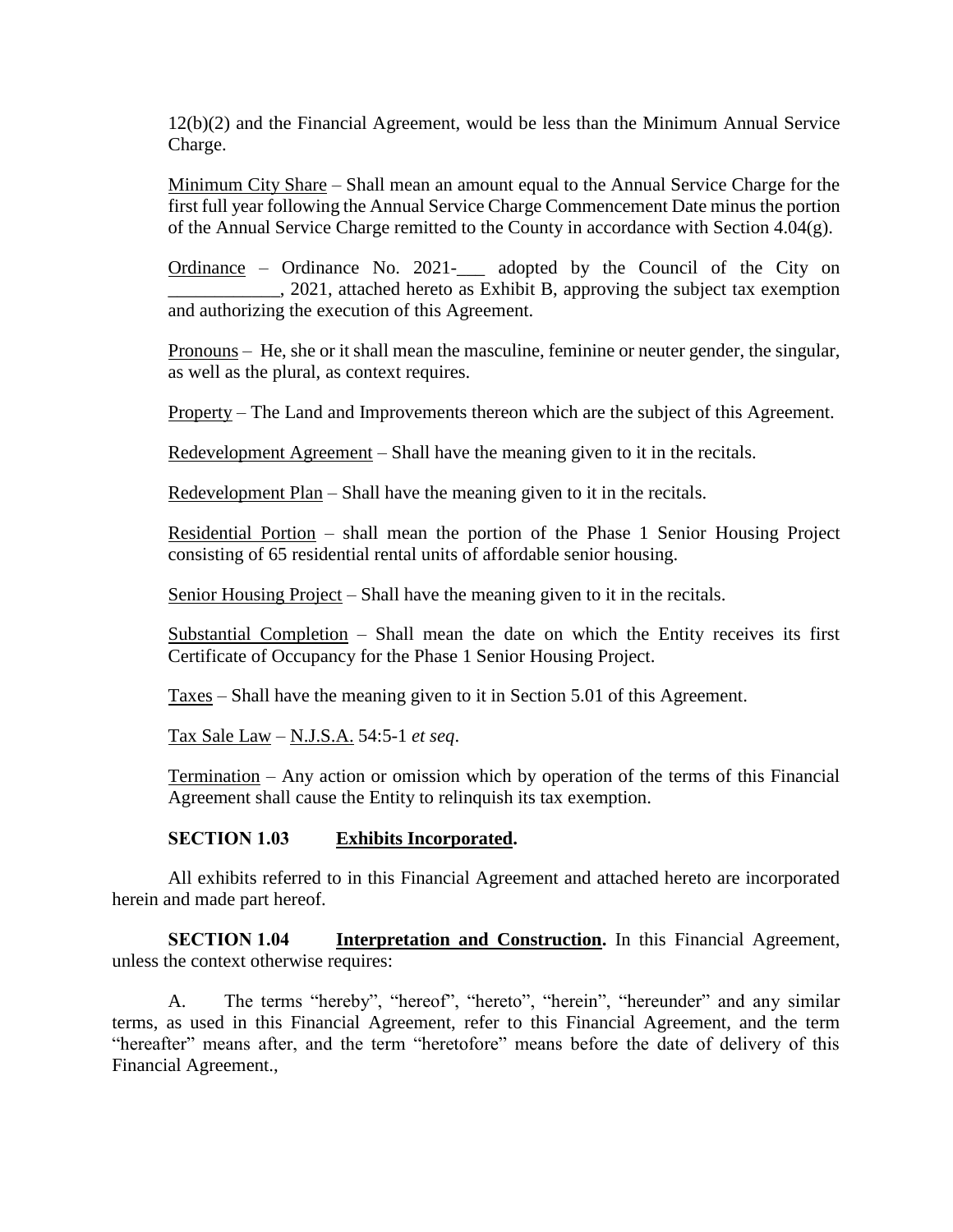B. Words importing a particular gender mean and include correlative words of every other gender and words importing the singular number mean and include the plural number and vice versa.

C. Words importing persons mean and include firms, associations, partnerships (including limited partnerships), trusts, corporations, limited liability companies and other legal entities, including public or governmental bodies, as well as natural persons.

D. Any headings preceding the texts of the several Articles and Sections of this Financial Agreement, and any table of contents or marginal notes appended to copies hereof, shall be solely for convenience of reference and shall not constitute a part of this Financial Agreement, nor shall they affect its meaning, construction or effect.

E. Unless otherwise indicated, all approvals, consents and acceptances required to be given or made by any person or party hereunder shall not be unreasonably withheld, conditioned, or delayed.

F. All notices to be given hereunder and responses thereto shall be given, unless a certain number of days is specified, within a reasonable time, which shall not be less than ten (10) days nor more than twenty (20) days, unless the context dictates otherwise.

G. All exhibits referred to in this Financial Agreement and attached hereto are incorporated herein and made part hereof.

**SECTION 1.05 Undefined Terms.** Capitalized terms used herein which are not otherwise defined herein shall have the respective meanings ascribed thereto in the Redevelopment Agreement.

**SECTION 1.06 Exemption Application.** It is expressly understood and agreed that the City expressly has relied upon the facts, data and representations contained in the Exemption Application in granting the tax exemption described in this Financial Agreement.

{End of Article I}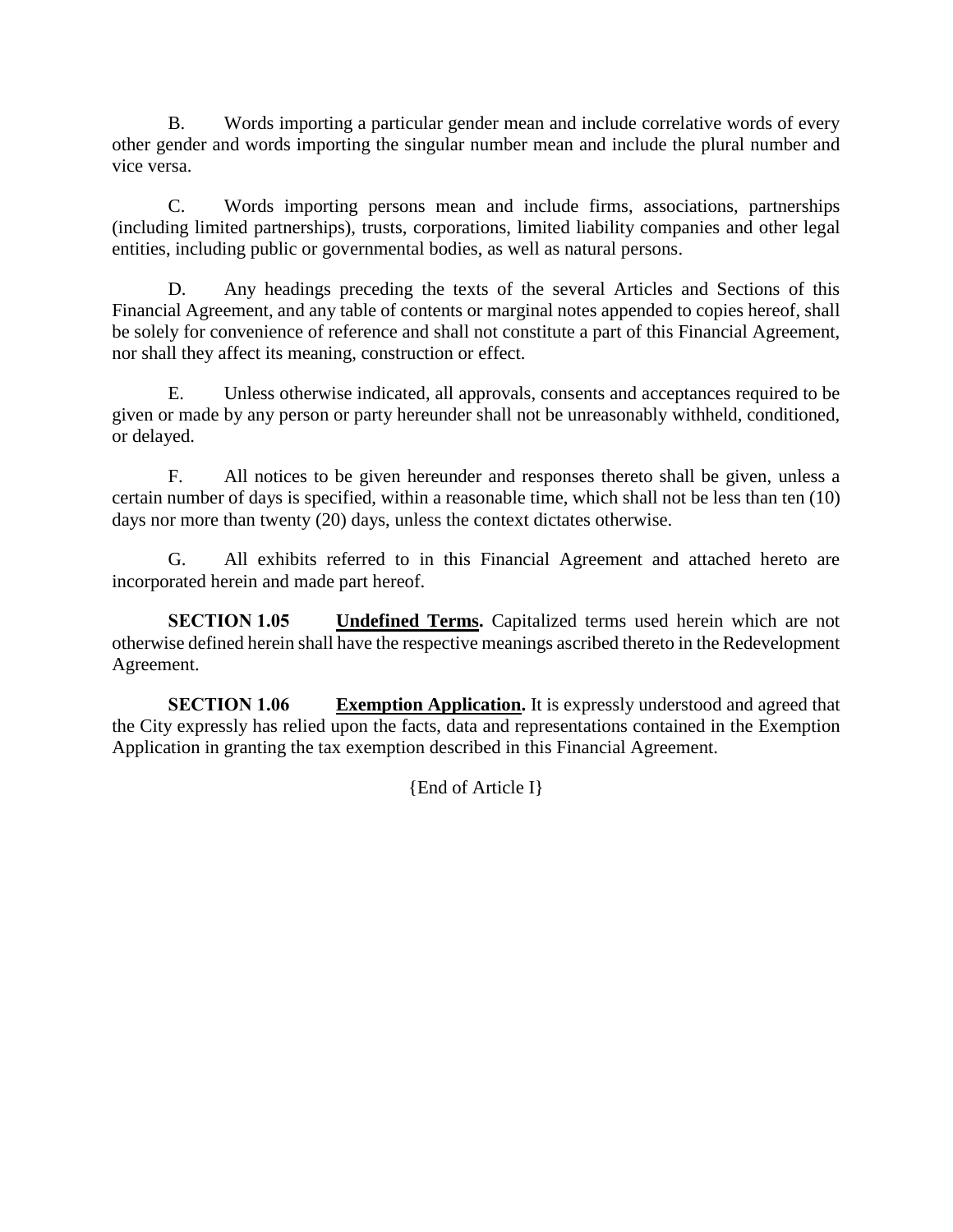## **ARTICLE II**

# **APPROVAL**

#### **SECTION 2.01 Approval of Tax Exemption.**

Pursuant to the Ordinance, the Phase 1 Senior Housing Project to be constructed and/or renovated and maintained by the Entity on the Phase 1 Senior Housing Project Area shall be exempt from taxation (including any Land Taxes) as provided for herein and in the Long Term Tax Exemption Law. In accordance with N.J.S.A. 40A:20-12, the tax exemption shall constitute a single continuing exemption from local property taxation for the duration of the Term of this Financial Agreement.

#### **SECTION 2.02 Approval of the Entity.**

The Entity represents that its certificate of formation as attached hereto as Exhibit C contains all the requisite provisions of law, has been reviewed and approved by the Commissioner of the Department of Community Affairs, and has been filed with, as appropriate, the Department of the Treasury, all in accordance with N.J.S.A. 40A:20-5.

## **SECTION 2.03 Improvements to be Constructed.**

The Entity represents that it will construct or cause to be constructed the Phase 1 Senior Housing Project in accordance with the Redevelopment Agreement and the Redevelopment Plan, the use of which Phase 1 Senior Housing Project is more specifically described in the Exemption Application.

## **SECTION 2.04 Project Schedule.**

The Entity agrees to diligently undertake to commence or cause the commencement of the construction and completion of the Phase 1 Senior Housing Project substantially in compliance with the provisions of the Redevelopment Agreement.

#### **SECTION 2.05 Ownership, Management and Control.**

The Entity represents that it is the owner of the Phase 1 Senior Housing Project Area. The Entity covenants that it shall cause the redevelopment of the Phase 1 Senior Housing Project Area in conformance with the Redevelopment Agreement, the Redevelopment Plan and the Law.

The Entity covenants, warrants and represents that the Phase 1 Senior Housing Project Area and the Phase 1 Senior Housing Project shall be used, managed and operated for the purposes set forth in the Exemption Application and the Redevelopment Agreement, and in accordance with the Redevelopment Plan and the Law.

## **SECTION 2.06 Financial Plan.**

The Entity represents that the Phase 1 Senior Housing Project shall be financed substantially in accordance with the Financial Plan attached hereto as Exhibit D. The Financial Plan sets forth the estimated Total Project Cost, amortization rate on Total Project Cost, the sources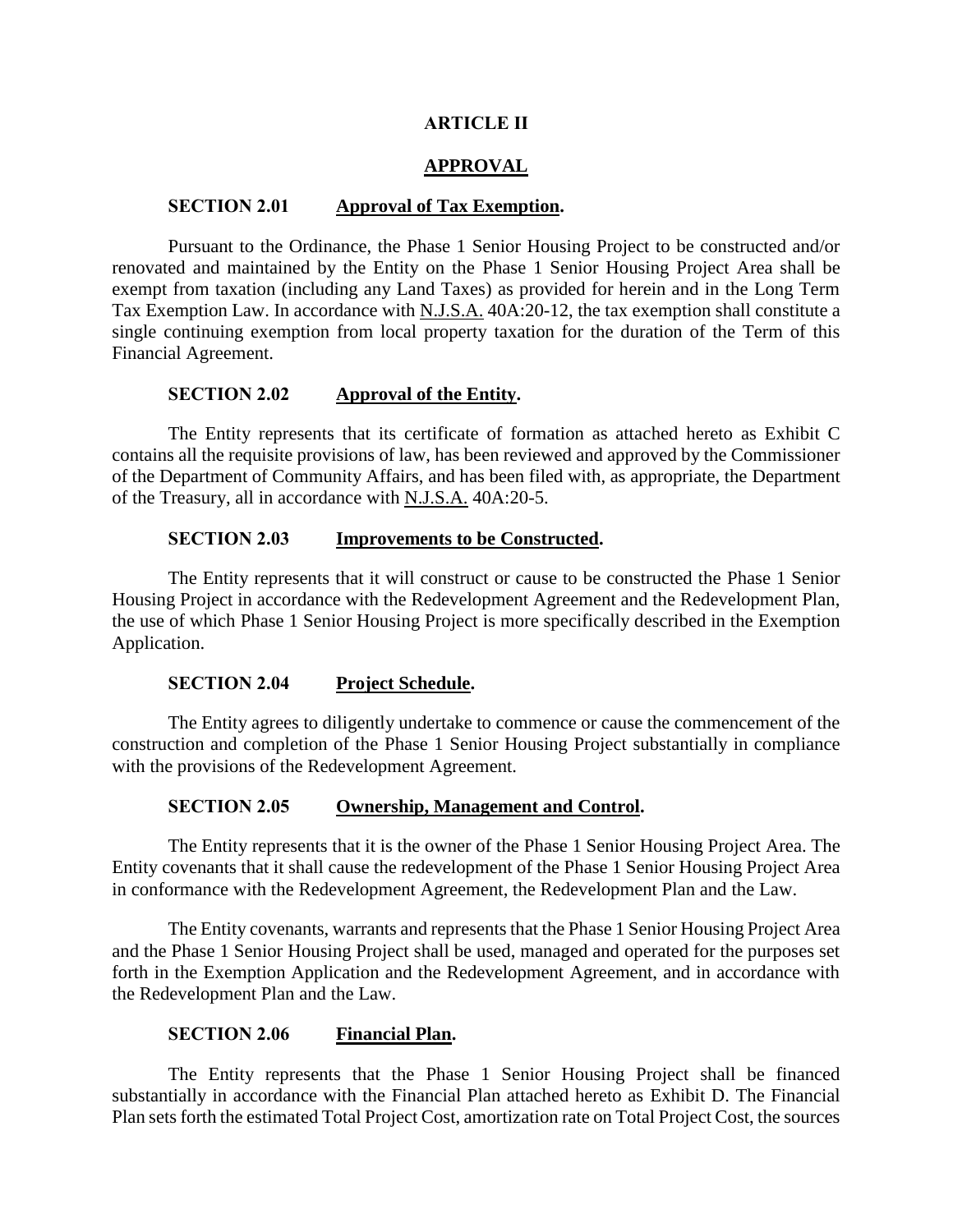of funds, the interest rates to be paid on construction financing, the source and amount of paid-in capital, the terms of any mortgage amortization, expected rent/service amounts for each Building and the terms of any executed leases.

# **SECTION 2.07 Benefits and Importance of Tax Exemption.**

In accordance with the Law, the City hereby finds and determines that this Agreement is to the direct benefit of the health, welfare and financial well-being of the City and its citizens because it allows for the reuse of the Property into a productive, useful and job-creating property, and further:

- a. The benefits of the Phase 1 Senior Housing Project to the area greatly outweigh cost of tax exemption as the Phase 1 Senior Housing Project results in the provision of critical affordable housing for senior residents in the community, creates development on vacant and blighted land and generally enhances the protection and services to the residents.
- b. The tax-exempt is a critical component of the obtaining of financing for the Phase 1 Senior Housing Project;
- c. Without the financing, the land would remain vacant and blighted;
- d. The tax exemption afforded under the Long term Tax Exemption Law is required to maintain affordable rents and preserve financial feasibility of the Phase 1 Senior Housing Project; and
- e. The benefits of the tax exemption outweigh any costs

Without the tax exemption granted herein, it is highly unlikely that the Phase 1 Senior Housing Project would otherwise be undertaken.

{End of Article II}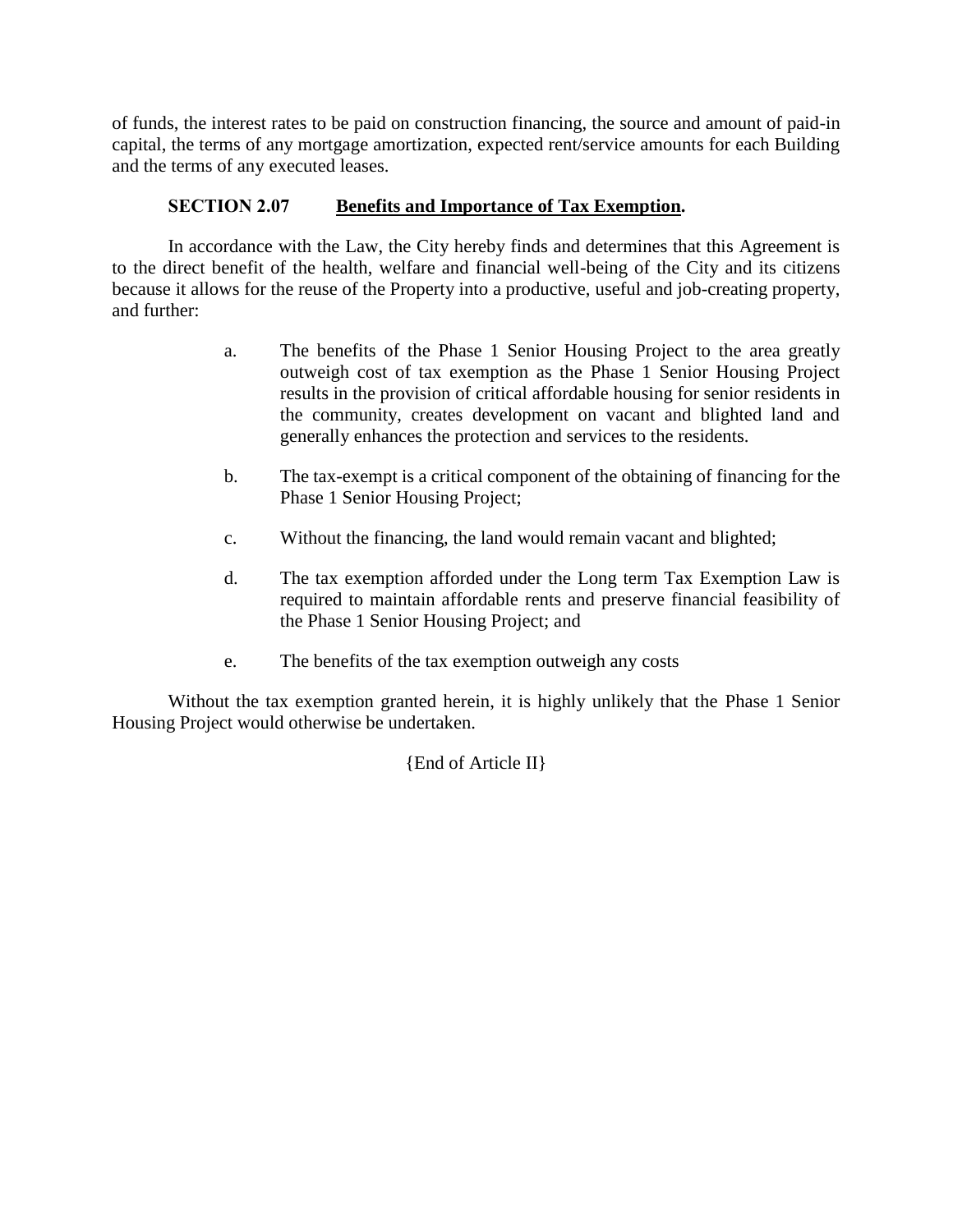## **ARTICLE III**

## **DURATION OF AGREEMENT**

## **SECTION 3.01 Term.**

It is understood and agreed by the parties that this Agreement, including the obligation to pay Annual Service Charges required under Article IV hereof and the tax exemption granted and referred to in Section 2.01 hereof, shall remain in effect for the earlier of (i) a period of fifteen (15) years from the Annual Service Charge Commencement Date or (iii) termination of this Agreement by the Entity in the manner provided by the Law, as required by N.J.S.A. 40A:20-9(g). At the expiration of the term hereof or upon Termination, the tax exemption for the Phase 1 Senior Housing Project shall expire and the Improvements and Land shall thereafter be assessed and taxed according to the general law applicable to real property in the City. After expiration of the term hereof, all restrictions and limitations upon the Entity shall terminate upon the Entity's rendering and the City's acceptance of its final accounting. Notwithstanding anything herein to the contrary, the Term shall not exceed the thirty-fifth (35°) anniversary of the effective date of this Agreement.

## **SECTION 3.02 Termination.**

The Entity may terminate this Agreement upon written notice to the City. Upon such a Termination, the Termination date of this Agreement shall be the last day of the calendar year quarter immediately preceding the calendar year quarter in which notice of such a Termination is delivered to the City. Upon the Termination date, the Phase 1 Senior Housing Project shall be assessed and subject to taxation as are other taxable properties in the municipality.

{End of Article III}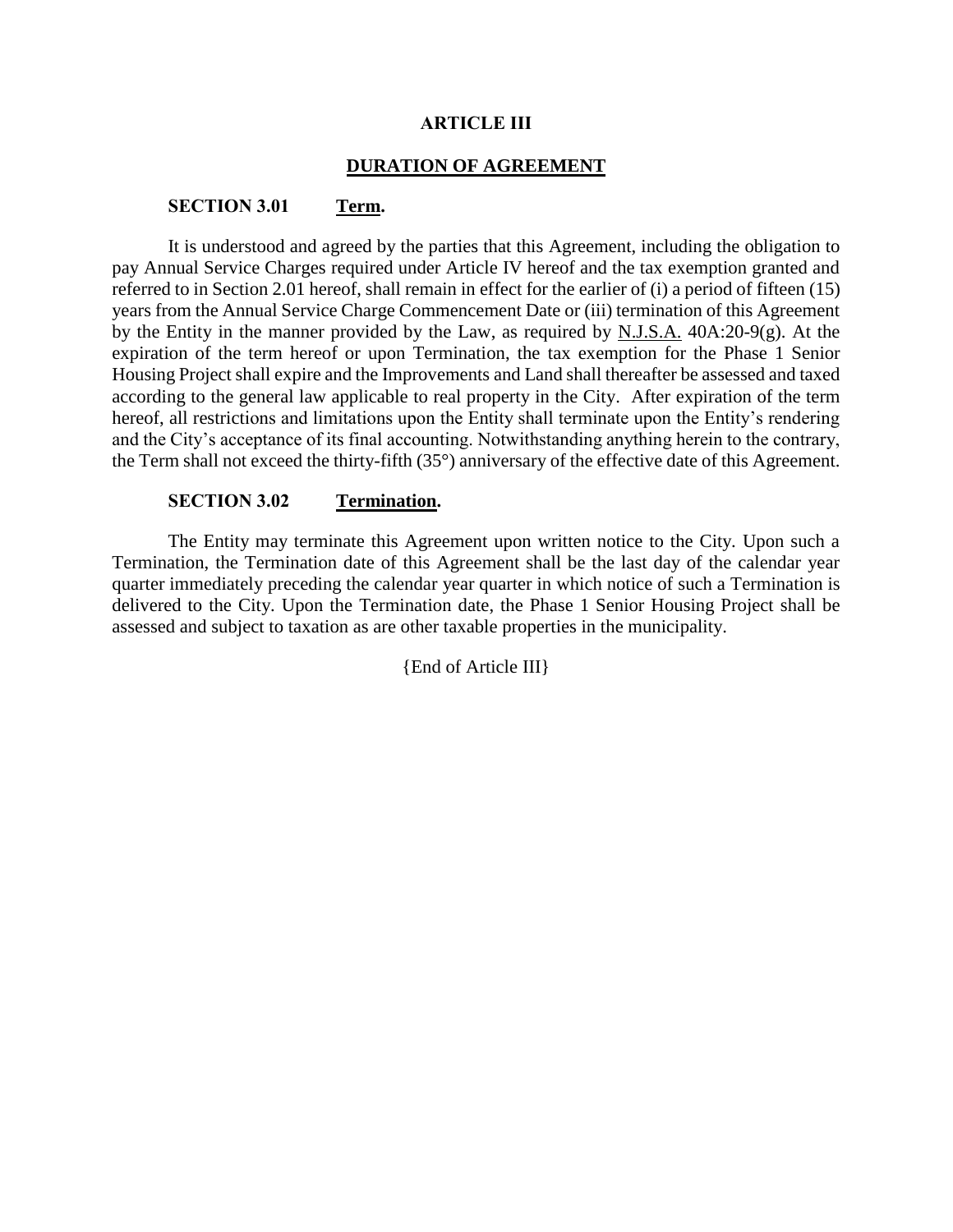## **ARTICLE IV**

# **ANNUAL SERVICE CHARGE**

## **SECTION 4.01 Annual Service Charge Consent.**

The Entity and the City hereby consent and agree to the amount of the Annual Service Charge and the Entity hereby consents and agrees to the liens established in this Financial Agreement, and the Entity shall not contest the validity or amount of any such lien; provided, however, that the foregoing shall not be construed to bar the Entity from raising the defense that (i) the Annual Service Charge then due and owing has been paid in full, (ii) the Annual Service Charge is not yet due and owing, or (iii) the Annual Service Charge is calculated in a manner other than as set forth in this Financial Agreement. Notwithstanding anything herein to the contrary, the Entity's obligation to pay the Annual Service Charge shall be absolute and unconditional and shall not be subject to any defense, set-off, recoupment or counterclaim under any circumstances, including without limitation any loss of status of the Entity as an "urban renewal entity" qualified under and as defined in the Long Term Tax Exemption Law, or any violation by the City of any provisions of this Financial Agreement, termination of the Redevelopment Agreement or failure of the Entity to complete the Phase 1 Senior Housing Project. In consideration of the tax exemption, the Entity shall make payment of the Annual Service Charge commencing from the Annual Service Charge Commencement Date and on each calendar quarter thereafter during the Term as provided in Section 4.05 herein. In the event that the Entity fails to timely pay any installment, the amount past due shall bear the same rate of interest then being assessed by the City against delinquent taxpayers in the case of unpaid real estate taxes or tax liens until paid. Notwithstanding the foregoing, the Entity shall be entitled to any grace periods given to taxpayers within the City for the payment of regular real estate taxes

## **SECTION 4.02 Payment of Annual Service Charge.**

A. The Annual Service Charge shall be due and payable in quarterly installments as set forth in Section 4.04 below commencing on the first day of the calendar year quarter following the Annual Service Charge Commencement Date, subject, nevertheless, to adjustment as provided herein for over or underpayment within twenty (20) days after the close of each calendar year. The Annual Service Charge, if applicable, will be prorated in the year in which the Annual Service Charge is first payable and in the year in which this Financial Agreement terminates. The Annual Service Charge shall continue at all times while this Agreement remains in effect.

B. Subject to the provisions of Section 4.04, payment of the Annual Service Charge shall be made on a quarterly basis on each February 1, May 1, August 1, and November 1, commencing on the first February 1, May 1, August 1 or November 1 following the Annual Service Charge Commencement Date.

C. In the event that the Entity, fails to timely pay any installment of the Annual Service Charge, the amount past due shall bear the rate of interest then being assessed by the City against other delinquent taxpayers in the case of unpaid property taxes until paid.

D. In accordance with the Long Term Tax Exemption Law, specifically N.J.S.A. 40A:20-12, in the event of any change in the tax-exemption status as provided herein during any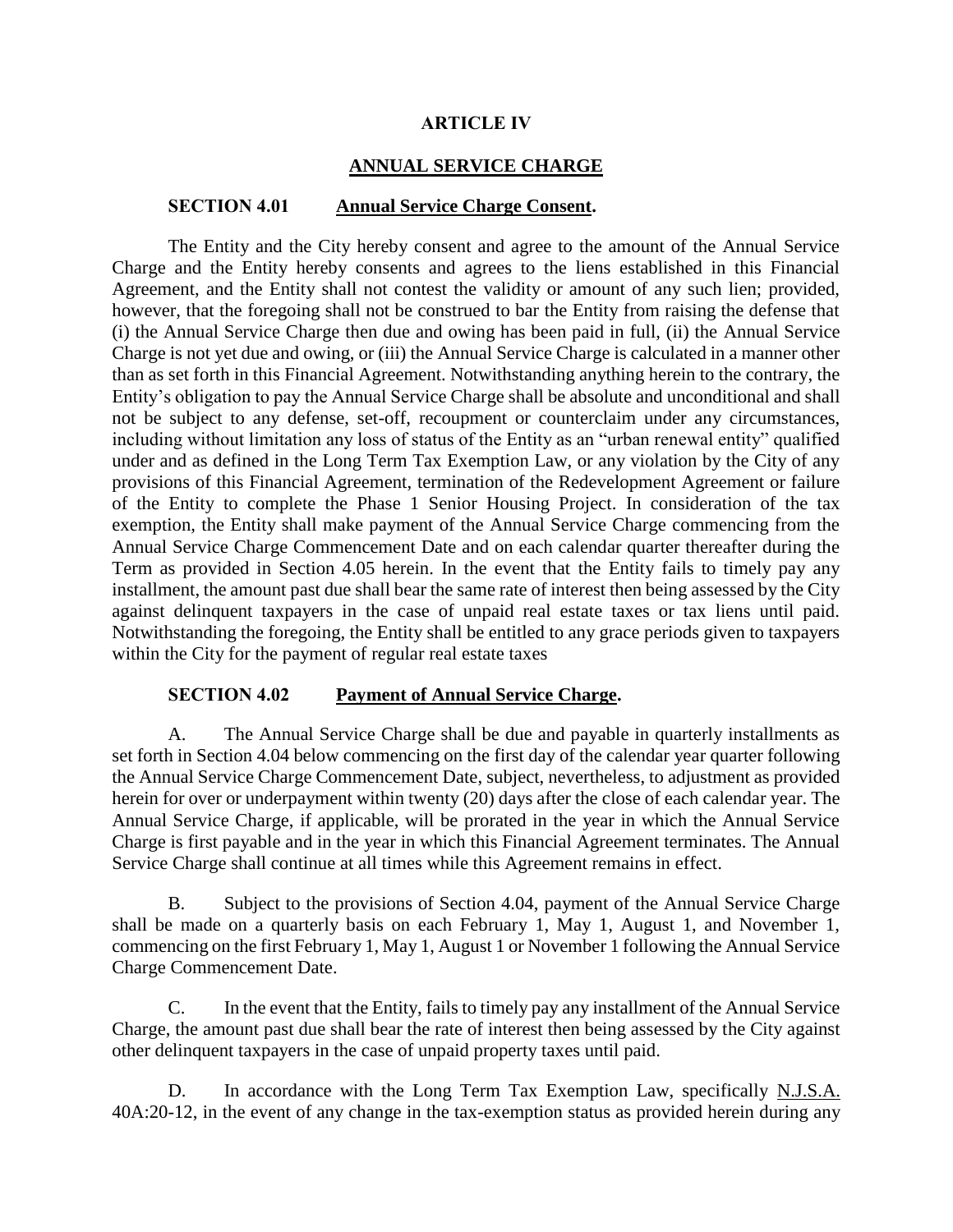tax year, including but not limited to any Termination of such tax exemption as provided for herein, the procedure for the apportionment of any taxes and/or Annual Service Charge, as the case may be, shall be the same as in the case of other changes in tax exemption status to any other property located within the City during the tax year, in accordance with applicable law.

## **SECTION 4.03 Annual Gross Revenue.**

The Annual Gross Revenue shall be calculated as the total of all revenues that would normally be payable to the landlord in the case where the landlord is responsible to pay all costs of operations and maintenance, including the cost of utilities, as well as to pay the full cost of the capital required to construct the Phase 1 Senior Housing Project. To the extent that the actual revenues collected by the Entity are less than such amount, due to any reason, including, without limitation, the payment of expenses by tenants that would normally be paid by the landlord, such as insurance, taxes and/or maintenance, or the existence of an intermediate entity between the Entity and any tenant, but specifically excluding reductions in revenue due to vacancies within the Phase 1 Senior Housing Project, the City may, on notice to the Entity, recalculate the amount that the revenues would have been, without such issues, and utilize the results of its recalculations in all determinations of the Annual Service Charge. In the event of a dispute between the City and the Entity, such dispute shall be subject to the arbitration provisions under Section 14.03 herein, provided the City and the Entity shall each pay one-half  $(1/2)$  of the fees (including the arbitrator's fees) in connection with the arbitration of any such dispute, provided each of the City and the Entity shall pay their own legal fees.

# **SECTION 4.04 Annual Service Charges.**

The Annual Service Charge throughout the term of this Agreement shall be as follows:

- a. Pursuant to N.J.S.A. 40A:20-12, the parties agree that upon the Annual Service Charge Commencement Date, the Annual Service Charge for the Phase 1 Senior Housing Project shall be an amount equal to 5.00% of Annual Gross Revenue for the Residential Portion and 10% of Annual Gross Revenue for the Commercial Portion, if any.
- b. In no event shall the Annual Service Charge, excluding taxes on the Land, in any year after the Annual Service Charge Commencement Date be less than the Minimum Annual Service Charge.

# **SECTION 4.05 Reformation of Annual Service Charge Computation.**

A. In the event the exemption of the Land authorized under N.J.S.A. 40A:20-12 is invalidated by a Court of competent jurisdiction, the Parties agree that this Agreement shall remain valid and in full force and effect and shall be reformed to cure the invalid provision to provide that Land Taxes are assessed on the Land and there shall be no change to the Annual Service Charge, except the Entity shall receive a credit against the Annual Service Charge for the amount, without interest, of the real estate taxes on the Land paid by it in the last four preceding quarterly installments pursuant to N.J.S.A. 40A:20-12.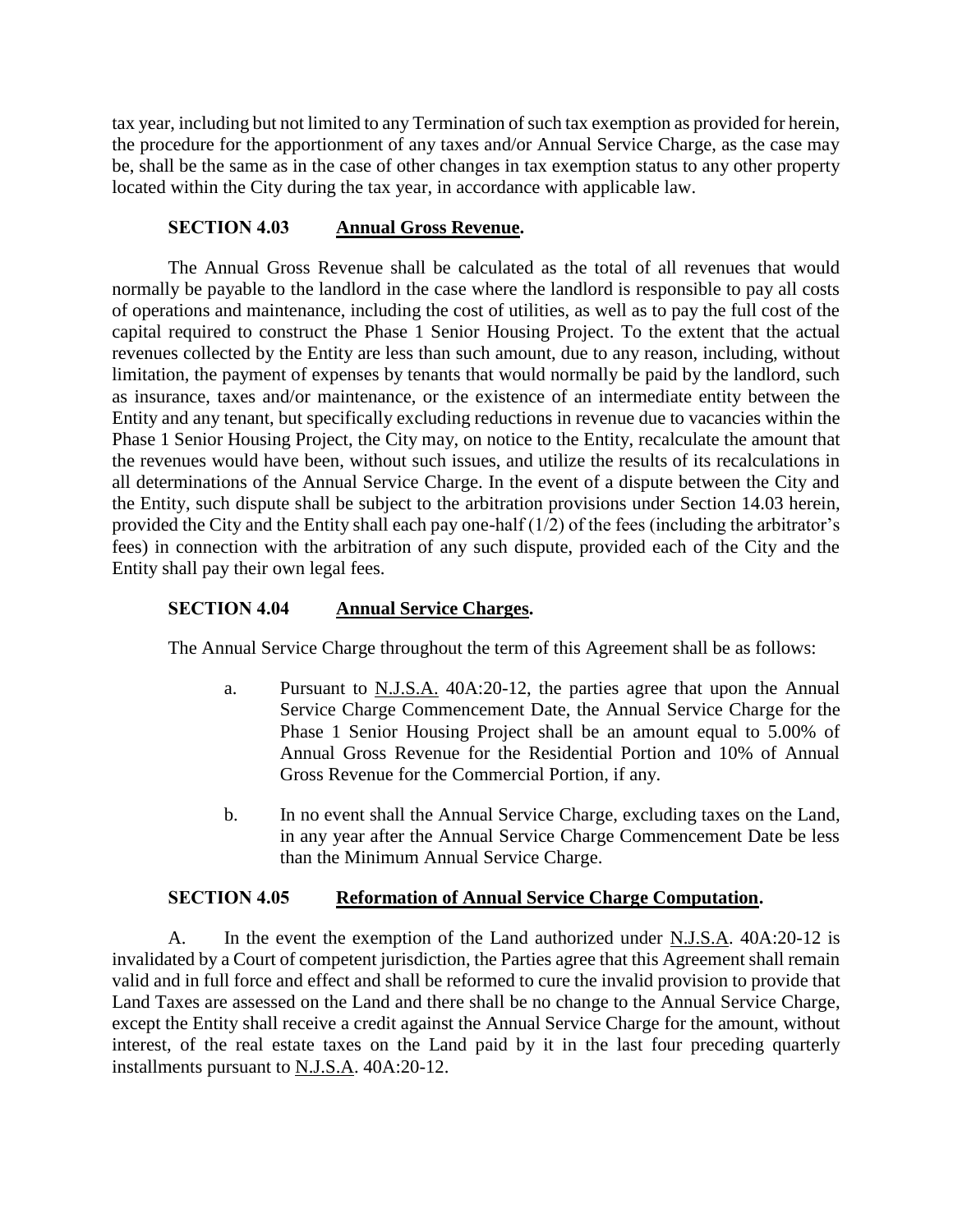B. If the exemption of the Land authorized under N.J.S.A. 40A:20-12 is invalidated by a court of competent jurisdiction, the Entity shall be obligated to make payment of Land Taxes according to the general laws applicable to all other tax ratables and as set forth in this Section 4.05(8). Unless otherwise invalidated by a court of competent jurisdiction, the Land shall be exempt from taxation hereunder as a project for the construction of housing by an urban renewal entity. The Entity hereby expressly waives any and all credits against, reductions of the Annual Service Charge that it may otherwise have been entitled to in accordance with N.J.S.A. 40A:20- 12 so long as the Land is exempt from taxation hereunder.

# **SECTION 4.06 County Portion Paid to the County.**

In accordance with the provisions of N.J.S.A. 40A:20-12, upon the payment of the Annual Service Charge, the City shall remit the County Share to the County.

# **SECTION 4.07 Material Conditions,**

It is expressly agreed and understood that all payments of the Annual Service Charge and any interest payments, penalties or costs of collection due thereon, and payments of Land Taxes, if applicable, are material conditions of this Financial Agreement (the "**Material Conditions**"). If any other term, covenant or condition of this Financial Agreement or the Exemption Application, as to any person or circumstance shall, to any extent, be invalid or unenforceable, the remainder of this Financial Agreement or the application of such term, covenant or condition to persons or circumstances other than those as to which it is held invalid or unenforceable, shall not be affected thereby, and each remaining term, covenant or condition of this Financial Agreement shall be valid and enforced to the fullest extent permitted by applicable law.

# **SECTION 4.08 No Reduction in Payment of the Annual Service Charge.**

Neither the amounts nor dates established for payment of the Annual Service Charge, as provided in Sections 4.02 and 4.04 hereof, shall be reduced, amended or otherwise modified during the term of this Financial Agreement, except as explicitly provided herein.

# **SECTION 4.09 Annual Service Charge as Municipal Lien.**

The City and the Entity hereby expressly acknowledge, understand and agree that the Ordinance, this Financial Agreement and any amount due hereunder, including without limitation, the Annual Service Charge, shall be a continuous, perfected municipal lien on the Phase 1 Senior Housing Project Area and the Phase 1 Senior Housing Project, and that any subsequent Annual Service Charge, including any interest, penalties or costs of collection thereof, that shall thereafter become due or accrue, shall be added and relate back to and be part of the initial municipal lien on the relevant portion of the Phase 1 Senior Housing Project Area and the Phase 1 Senior Housing Project,

# **SECTION 4.10 Security for Payment of Annual Service Charge.**

In order to secure the full and timely payment of the Annual Service Charge, the City reserves the right to prosecute an In Rem Tax Foreclosure action against the applicable portion of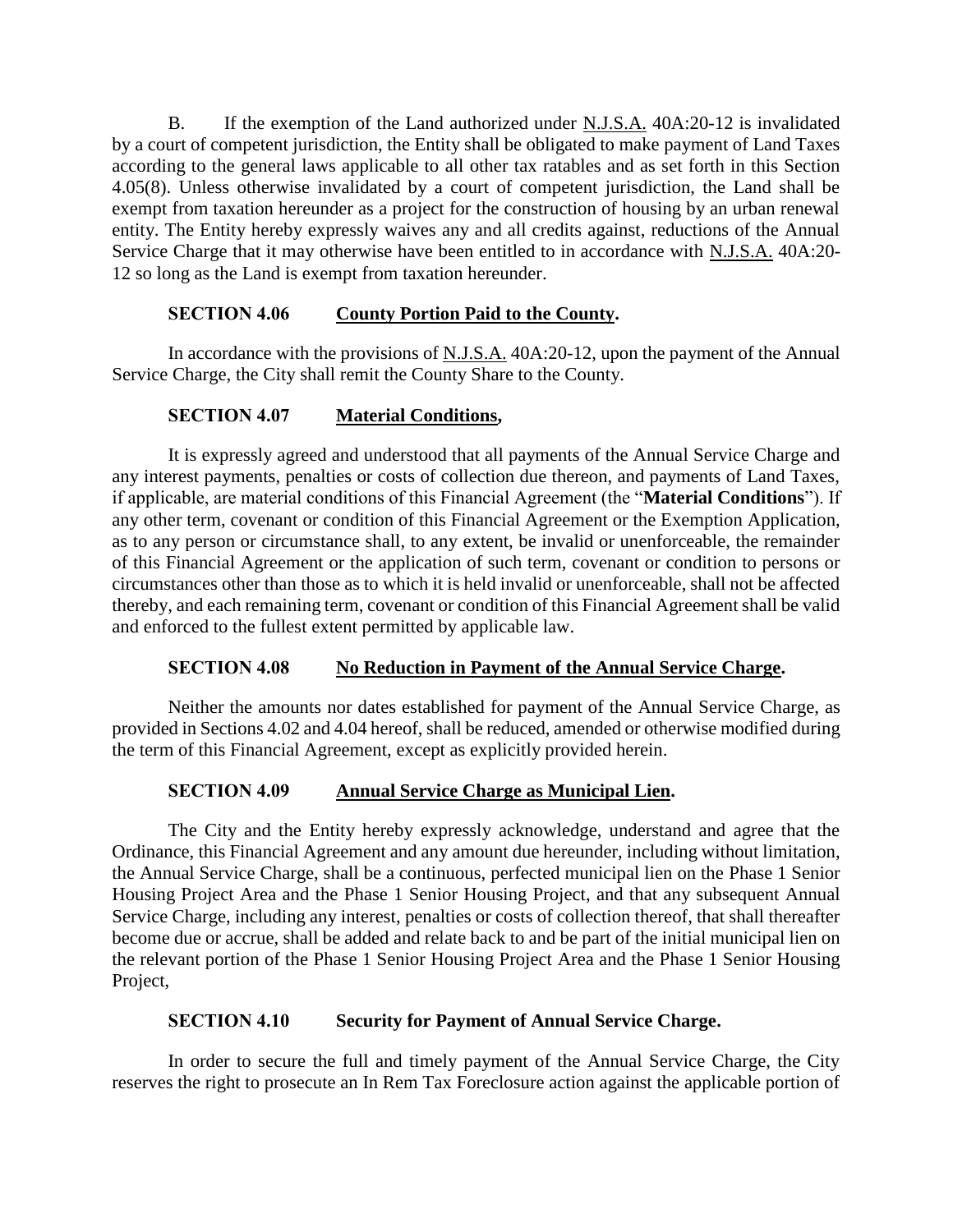the Phase 1 Senior Housing Project Area in accordance with applicable law, as more fully set forth in this Financial Agreement.

{End of Article IV}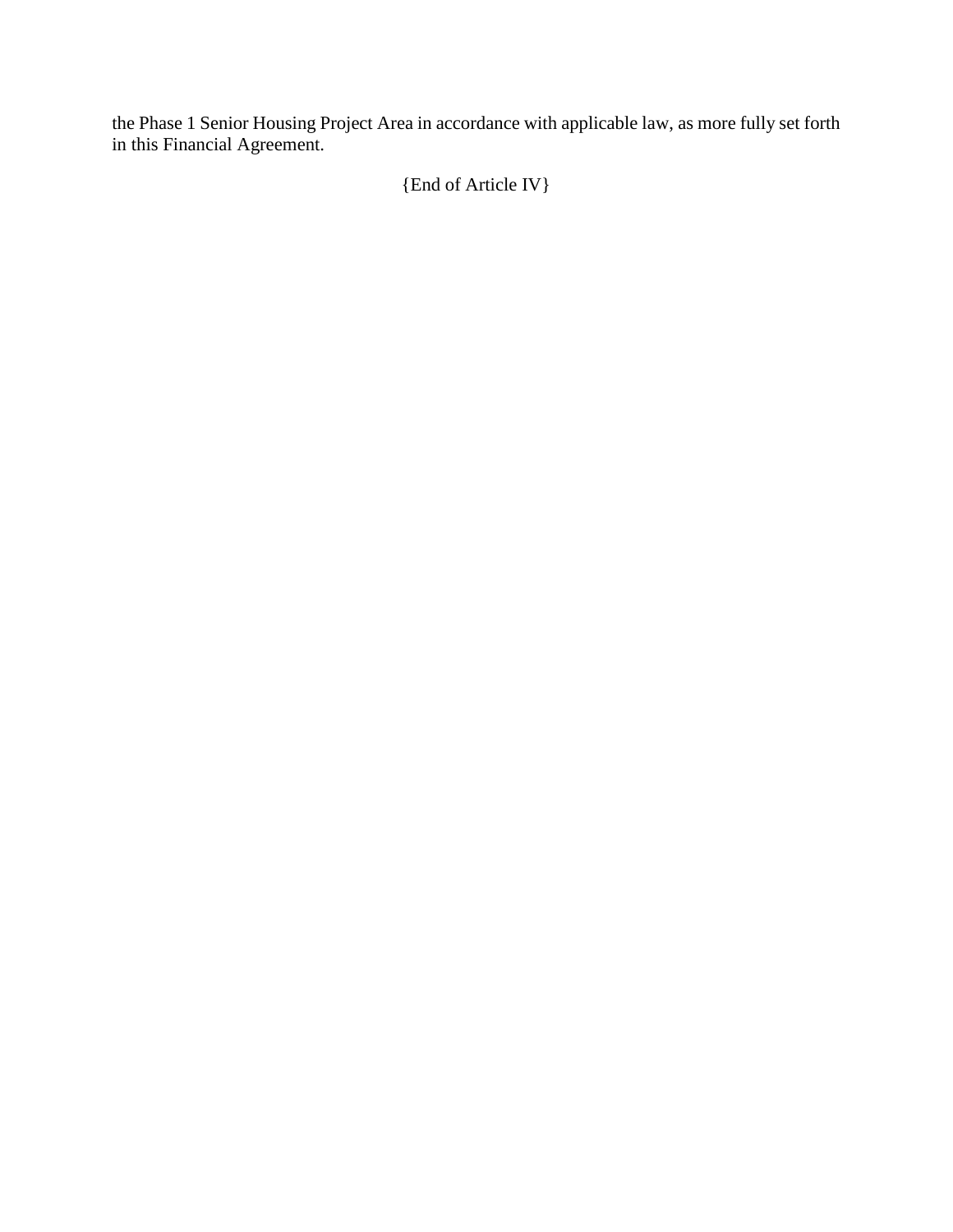# **ARTICLE V**

# **CERTIFICATE OF OCCUPANCY**

## **SECTION 5.01 Certificate of Occupancy.**

It is understood and agreed that it shall be the obligation of the Entity to, in good faith, take such actions as are necessary under applicable law to obtain all required Certificates of Occupancy in a reasonably timely manner. The City shall, in good faith, reasonably cooperate with the Entity and use its best efforts to support and expedite the review, comment and approval of any application of the Entity seeking a Certificate of Occupancy.

{End of Article V}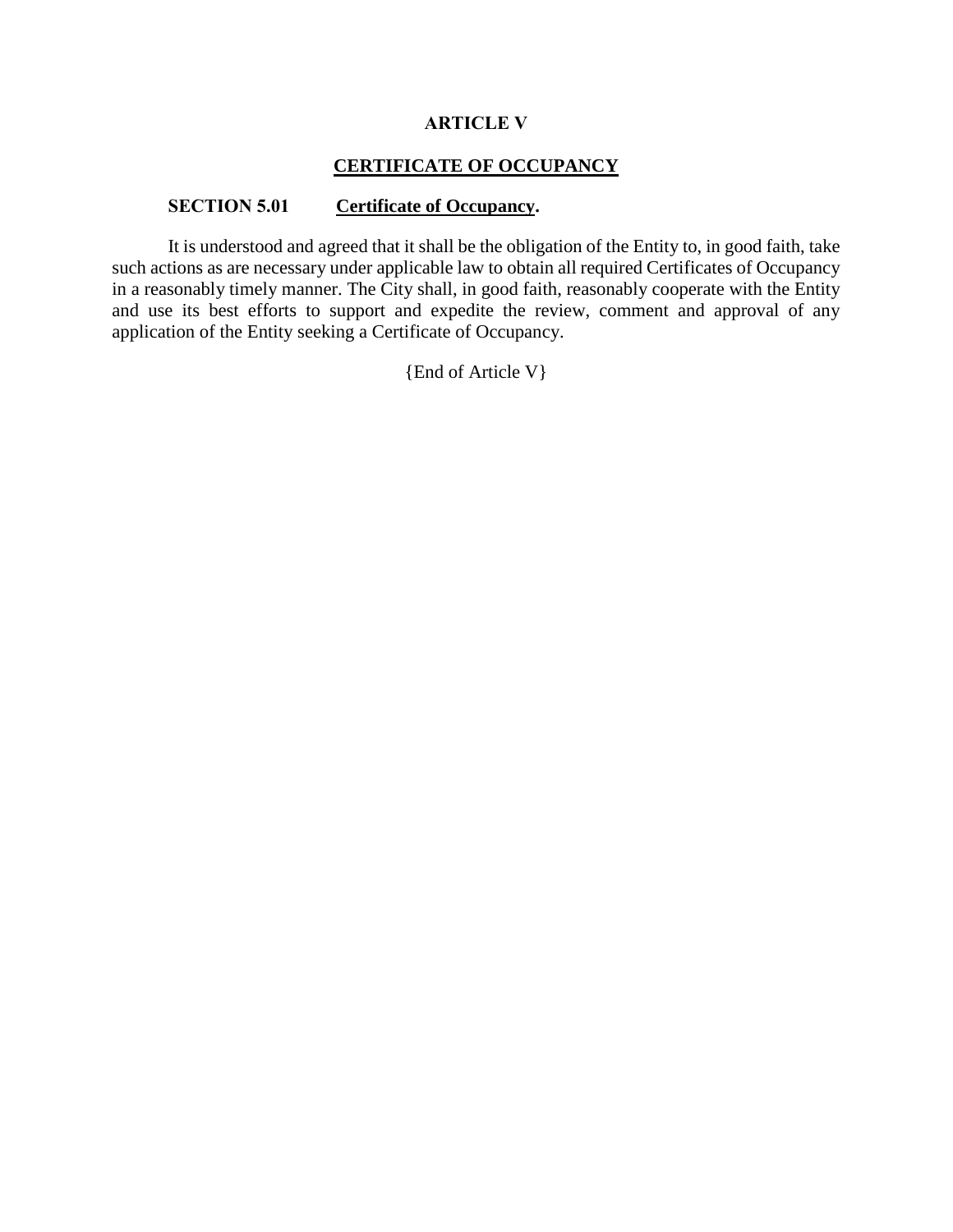# **ARTICLE VI**

# **ANNUAL AUDITS**

# **SECTION 6.01 Calculation of Net Profit.**

For the purposes of this Financial Agreement, the Entity agrees to calculate its "**Net Profit**" pursuant to N.J.S.A. 40A:20-3(c).

# **SECTION 6.02 Periodic Reports/Notices.**

A. Auditor's Report: Within ninety (90) days after the close of each fiscal or calendar year that this Financial Agreement shall continue in effect, according to the Entity's accounting basis, the Entity shall submit to the Mayor, City Council, the Tax Collector and the City Clerk, who shall advise those municipal officials required to be advised, and the Division of Local Government Services in the Department of Community Affairs, its Auditor's Report for the preceding fiscal or calendar year. The Auditor's Report shall clearly identify and calculate the Net Profit for the Entity during the previous year. The Entity assumes all costs associated with preparation of the annual reports.

B. Total Project Cost Audit: Within ninety (90) days after Substantial Completion of the Phase 1 Senior Housing Project, the Entity shall submit to the Mayor, City Council, the Tax Collector and the City Clerk, who shall advise those municipal officials required to be advised, an audit of Total Project Cost, certified by a certified public accountant licensed in the State, as to actual construction costs, site remediation and clean-up of Hazardous Substances, as well as any other costs contemplated in this Agreement.

C. Disclosure Statement: Within ninety (90) days after each anniversary date of the execution of this Financial Agreement, the Entity shall submit to the Mayor, City Council, the Tax Collector and the City Clerk, who shall advise those municipal officials required to the advised, a disclosure statement listing the persons having an ownership interest in the Phase 1 Senior Housing Project and the extent of the ownership interest of each (each a "**Disclosure Statement**").

# **SECTION 6.03 Inspection.**

Upon reasonable request in writing, and with a reasonable amount of advance notice, during normal business hours and in the presence of an officer or agent designated by the Entity if available on the date and time requested, the Entity shall permit (i) the inspection of its property, equipment, buildings and other facilities of the Phase 1 Senior Housing Project, and (ii) the examination and audit of its books, contracts, records, documents and papers, in each case by representatives duly authorized by the City and Division of Local Government Services in the Department of Community Affairs as provided in the Redevelopment Agreement, provided that such rights of inspection also shall extend to representatives in the Division of Local Government Services in the Department of Community Affairs pursuant to N.J.S.A. 40A:20-9(e), duly authorized by the City, as reasonably deemed necessary and appropriate by the City. Such inspections and examinations shall be made as provided in the Redevelopment Agreement. The inspections and examinations shall not in any manner materially interfere with construction or operation of the Phase 1 Senior Housing Project.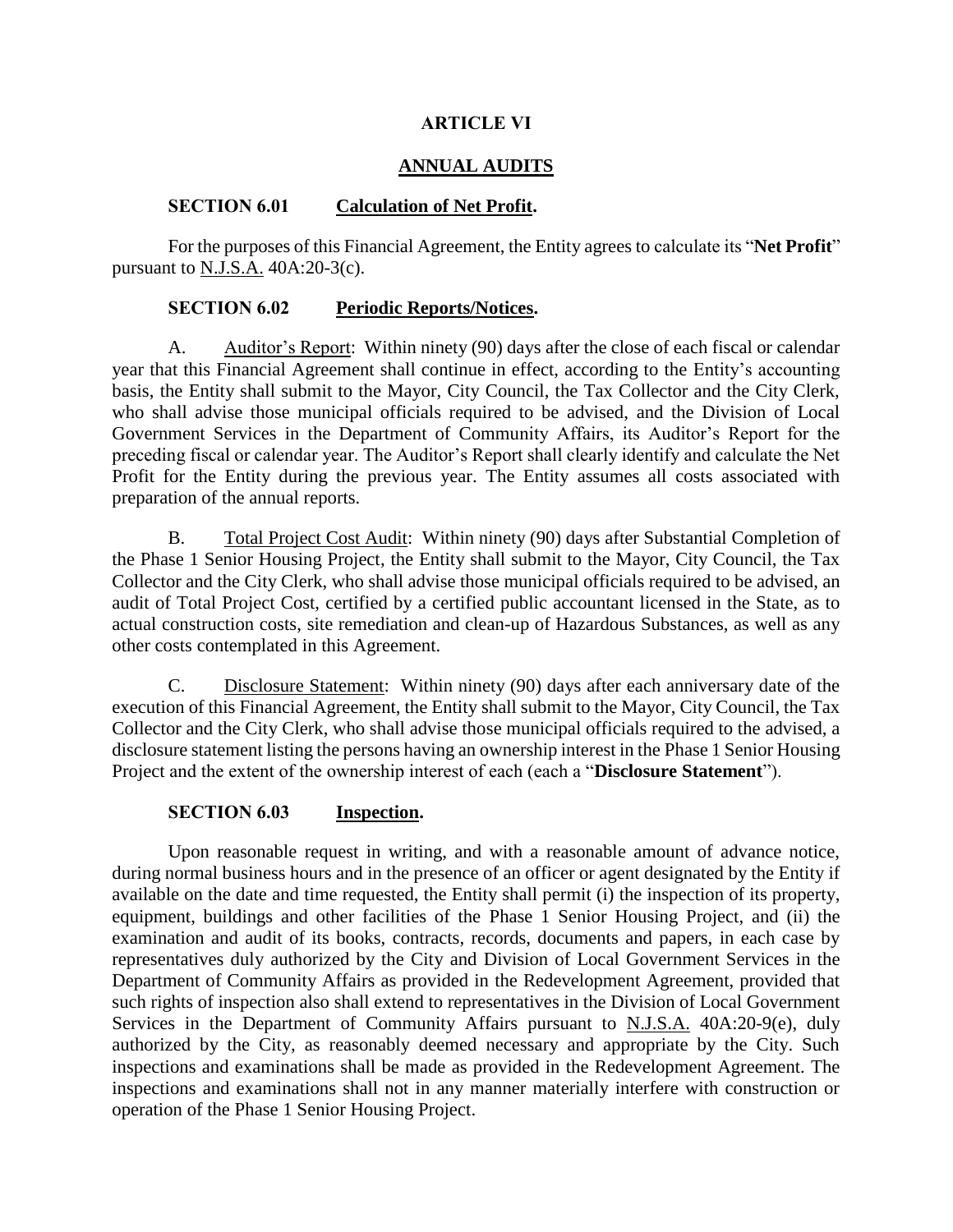## **SECTION 6.04 Limitation on Profits and Reserves.**

During the period of tax exemption as provided herein, the Entity shall be subject to a limitation of its profits or dividends pursuant to the provisions of N.J.S.A. 40A:20-15. The calculation of the Entity's excess Net Profit pursuant to the Long Term Tax Exemption Law shall include those project costs directly attributable to site remediation and cleanup expenses and exclude such other amounts as provided in this Financial Agreement and the Long Term Tax Exemption Law. Upon expiration or Termination of the tax exemption, the foregoing limitations on the profits or dividends of the Entity shall be of no further force or effect.

The Entity shall have the right in any year to establish and maintain a reserve against vacancies, unpaid rentals, and reasonable contingencies in an amount up to ten percent (10%) of the Annual Gross Revenues of the Entity for the last full fiscal year preceding the year in which the reserve is established or maintained, and may retain such part of the excess Net Profits as is necessary to eliminate a deficiency in that reserve, as provided in N.J.S.A. 40A:20-15.

There is expressly excluded from calculation of "Gross Revenue" and from "Net Profit" as set forth in N.J.S.A. 40A:20-3 for the purpose of determining compliance with N.J.S.A. 40A:20- 15 or N.J.S.A. 40A:20-16, the amount of any sale, including any gain realized thereby, by the Entity on the sale of all or any portion of the Phase 1 Senior Housing Project, whether or not taxable under federal or State law.

# **SECTION 6.05 Payment of Dividend and Excess Profit Charge.**

In the event the Net Profits of the Entity (after funding of any reserve described in Section 8.04), in any fiscal year (taken as one accounting period) after Substantial Completion, shall exceed the Allowable Net Profits for such period, then the Entity, within one hundred twenty (120) days after the end of such fiscal year, shall pay such excess Net Profits to the City as an additional Annual Service Charge. The calculation of Net Profit and Allowable Net Profit shall be made in the manner set forth in N.J.S.A. 40A:20-3(c) and 40A:20-15, with the Entity having the right to (i) include those Phase 1 Senior Housing Project costs attributable to site remediation and cleanup expenses, and (ii) exclude other costs as provided in this Agreement or N.J.S.A. 40A:20-3.

{End of Article VI}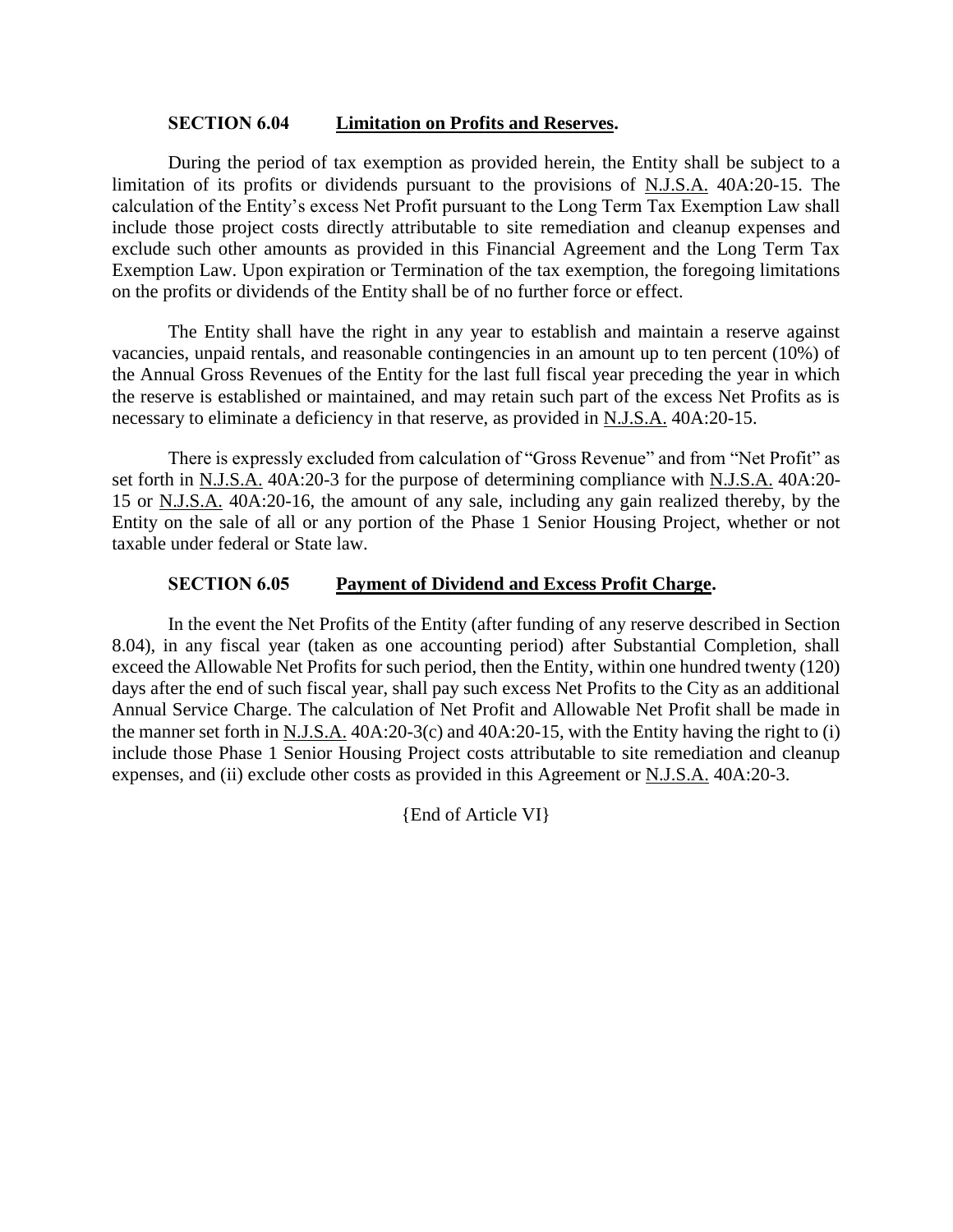# **ARTICLE VII**

# **ASSIGNMENT AND/OR ASSUMPTION**

# **SECTION 7.01 Transfers Generally.**

Except for Permitted Transfers set forth in Section 7.02 below, the Entity shall not, without the prior written consent of the City (which may be granted or withheld in the City's sole discretion): (A) effect or permit any change, directly or indirectly, in the majority ownership or control of the Entity, (B) assign or attempt to assign this Agreement, or (C) make any total sale, lease, transfer or conveyance of the whole of its interest in the Phase 1 Senior Housing Project Area or the Phase 1 Senior Housing Project (collectively, a "**Transfer**").

# **SECTION 7.02 Permitted Transfers.**

Notwithstanding the foregoing Section 9.01, the Entity, without violating the provisions of Section 9.01, may effectuate the following Transfers, sales or assignments, to which the City hereby consents, without the necessity of further action by the City (the "**Permitted Transfers**"):

A. The City hereby expressly permits and consents to the transfer of: (1) 99.99% of the ownership interest in the Entity to a tax credit investor chosen by the Entity, at its sole discretion, in furtherance of the Phase 1 Senior Housing Project's anticipated low income housing tax credit financing; (2) the tax credit investor's interest in the Entity pursuant to Section 10.01 of the First Amended and Restated Operating Agreement of the Entity (the "**Operating Agreement**"); and (3) the interest of the managing member in the Entity if the tax credit investor removes the managing member due to a default of the managing member under the Operating Agreement pursuant to Section 9.02 of the Operating Agreement, provided the tax credit investor gives to the City prior written notice of the removal and the new managing member.

B. Transfers to any Holder as security for the purpose of obtaining the financing necessary to enable the Entity to perform its obligations under the Redevelopment Agreement with respect to completing the Phase 1 Senior Housing Project and any other purpose authorized by the Redevelopment Agreement, including deeds to Holders in lieu of foreclosure or transfers at foreclosures;

C. Any mortgage or mortgages and other liens and encumbrances for the purposes of financing costs associated with the acquisition, development, construction and marketing of the Phase 1 Senior Housing Project;

D. Utility and other development easements;

E. Environmental covenants and restrictions imposed by a regulatory agency as a condition of any Governmental Approval (as such term is defined in the Redevelopment Agreement);

F. Transfers to affiliates of the Entity; provided such entity is an urban renewal entity formed pursuant to the Long Term Tax Exemption Law, Hans Lampart maintains control of such entity (which control may be indirect) and the transferee expressly assumes the obligations under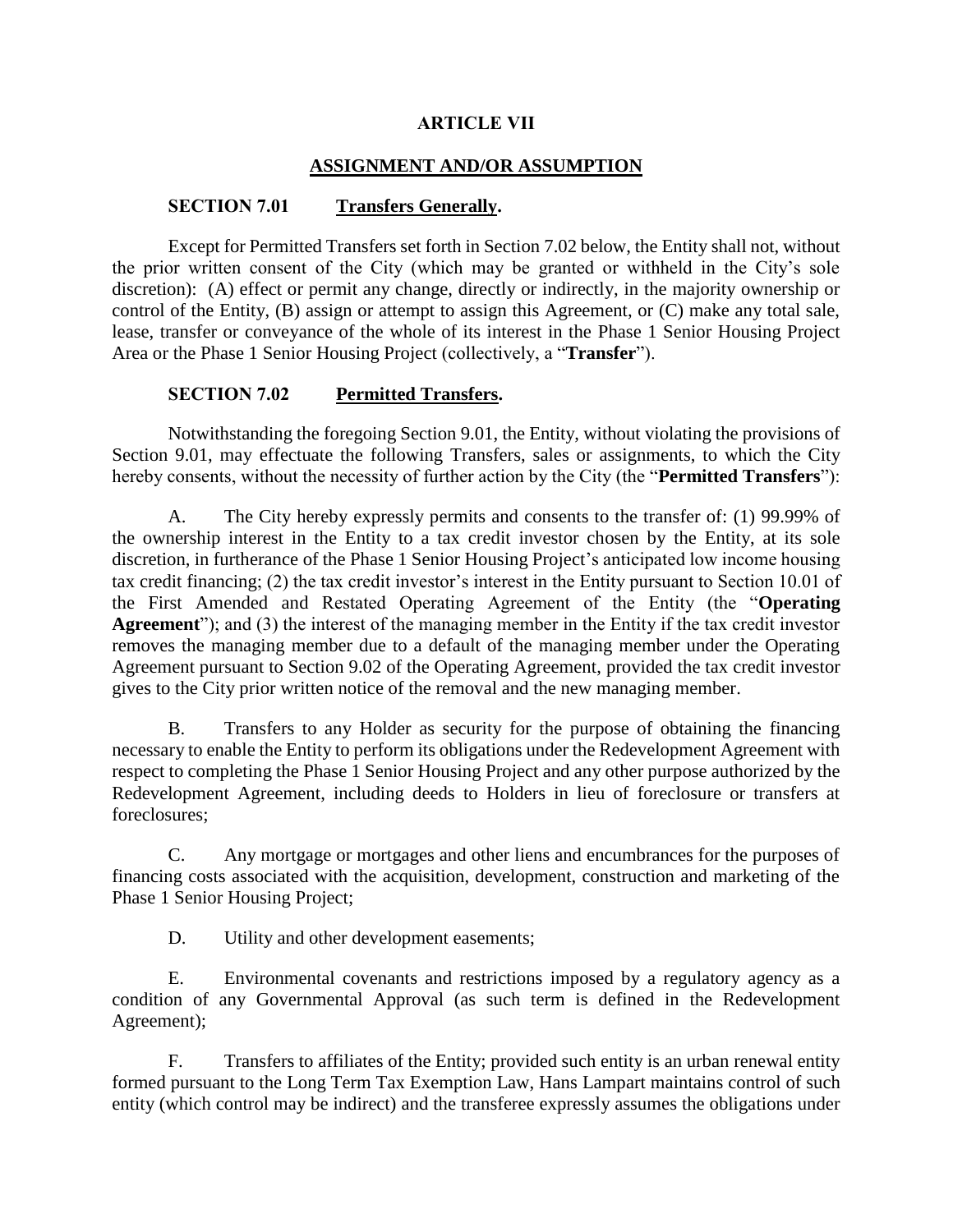the Redevelopment Agreement and this Agreement; it being the mutual intent of the Parties that under all circumstances this Agreement shall remain in full force and effect, applicable to the entire Phase 1 Senior Housing Project Area, in the event of any Transfer.

G.

The Entity shall provide thirty (30) day prior notice to the City of any Permitted Transfer to be consummated pursuant to this Section 7.02.

## **SECTION 7.03 Transfer to an Unaffiliated Urban Renewal Entity.**

As permitted by N.J.S.A. 40A:20-10(a), notwithstanding the foregoing Section 9.01, upon written application by the Entity, the City will consent to a sale to another urban renewal entity purchasing all or a portion of the Phase 1 Senior Housing Project in fee simple and the transfer of the tax exemption in this Financial Agreement for the Phase 1 Senior Housing Project, or portion thereof (reflected in a new financial agreement incorporating all the terms of this Financial Agreement for the period remaining on the tax exemption for the Phase 1 Senior Housing Project or portion thereof (the "**Transferee Agreement**")), provided: (A) the transferee entity is formed and eligible to operate under the Long Term Tax Exemption Law; (B) the Entity is not then in Default of this Financial Agreement or the Long Term Tax Exemption Law; (C) the Entity's obligations under this Financial Agreement as to the Phase 1 Senior Housing Project or portion thereof being transferred are fully assumed by the transferee entity in the Transferee Agreement; (D) the transferee entity agrees to all terms and conditions of this Financial Agreement in the Transferee Agreement; (E) if applicable, the Entity or the transferee entity, upon proper application to and approval by the City, subdivides the Phase 1 Senior Housing Project Area underlying that portion of the Phase 1 Senior Housing Project being transferred, which application for subdivision shall not be unreasonably withheld, conditioned or delayed; and (F) the City consents in writing to such transfer pursuant to the terms of the Redevelopment Agreement. The City shall, in good faith, in a prompt and timely manner reasonably cooperate with the Entity and the transferee entity and use its best efforts to review the written application of the Entity, review and approve the application for approval of the transferee entity pursuant to N.J.S.A. 40A:20-8, and negotiate and approve the Transferee Agreement. The then applicable Annual Service Charge for the Phase 1 Senior Housing Project or portion thereof will be paid by the transferee entity pursuant to the Transferee Agreement. In the event that any transfer contemplated in this Section 9.03 is for less than the whole of the Phase 1 Senior Housing Project, the Annual Service Charge to be paid by the Entity and the transferee entity after the transfer shall be pro-rated based on the relative assessed value of the portion of the Phase 1 Senior Housing Project being transferred compared to the portion of the Phase 1 Senior Housing Project remaining with the Entity.

# **SECTION 7.04 Subordination of Fee Title.**

It is expressly understood and agreed that the Entity has the right, subordinate to the lien of the Annual Service Charge and to the rights of the City hereunder, to encumber and/or lease and/or assign the fee title to the Phase 1 Senior Housing Project Area and/or Senior Housing Phase 1 Senior Housing Project, and that any such encumbrance, lease or assignment shall not be deemed to be a violation of this Financial Agreement.

# **SECTION 7.05 Restriction on Transfer.**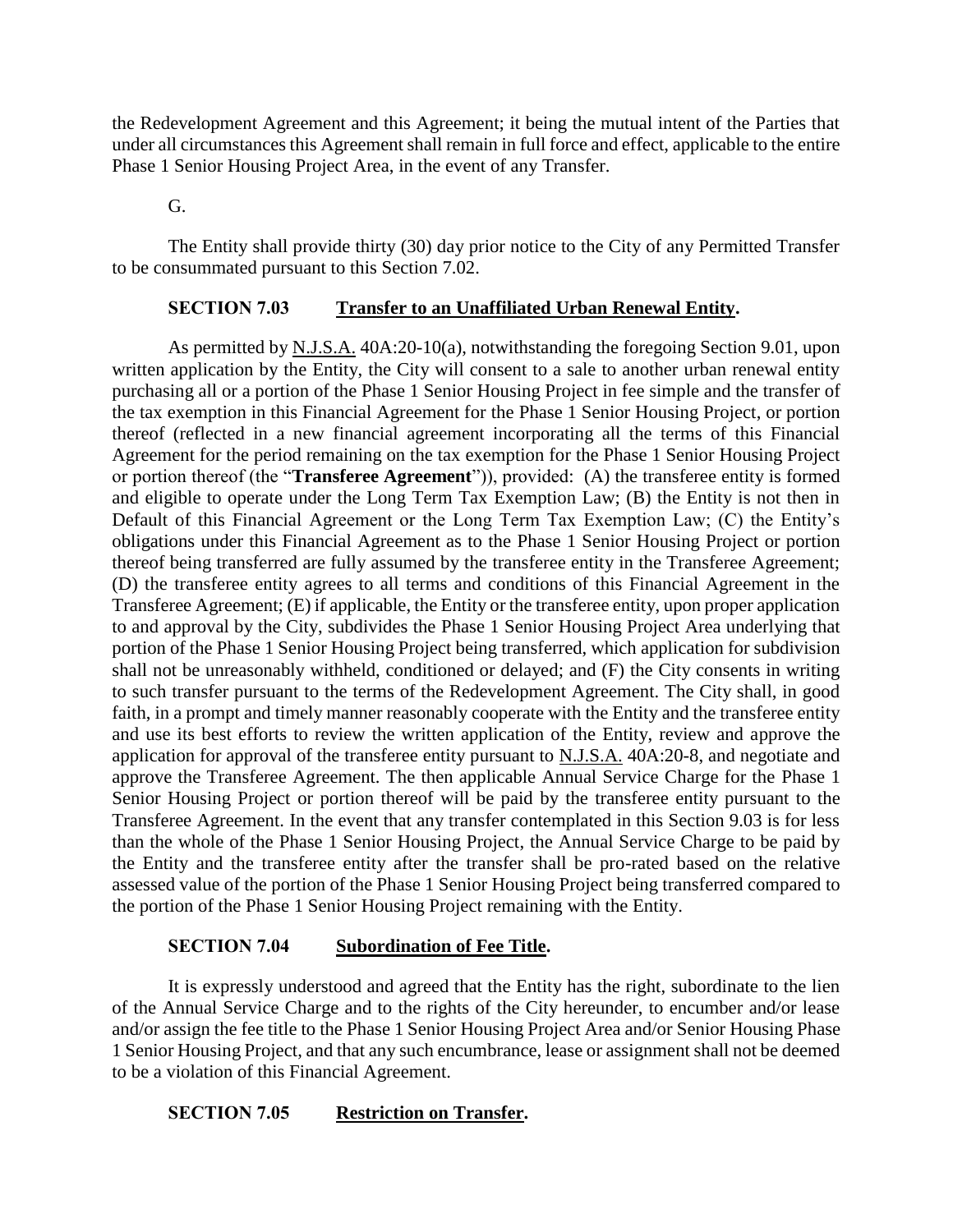So long as this Financial Agreement remains in effect, any transfer of the Phase 1 Senior Housing Project Area (except for any Permitted Transfer or any Transfer to which the City consents under this Article VII) shall be void ab initio.

{End of Article VII}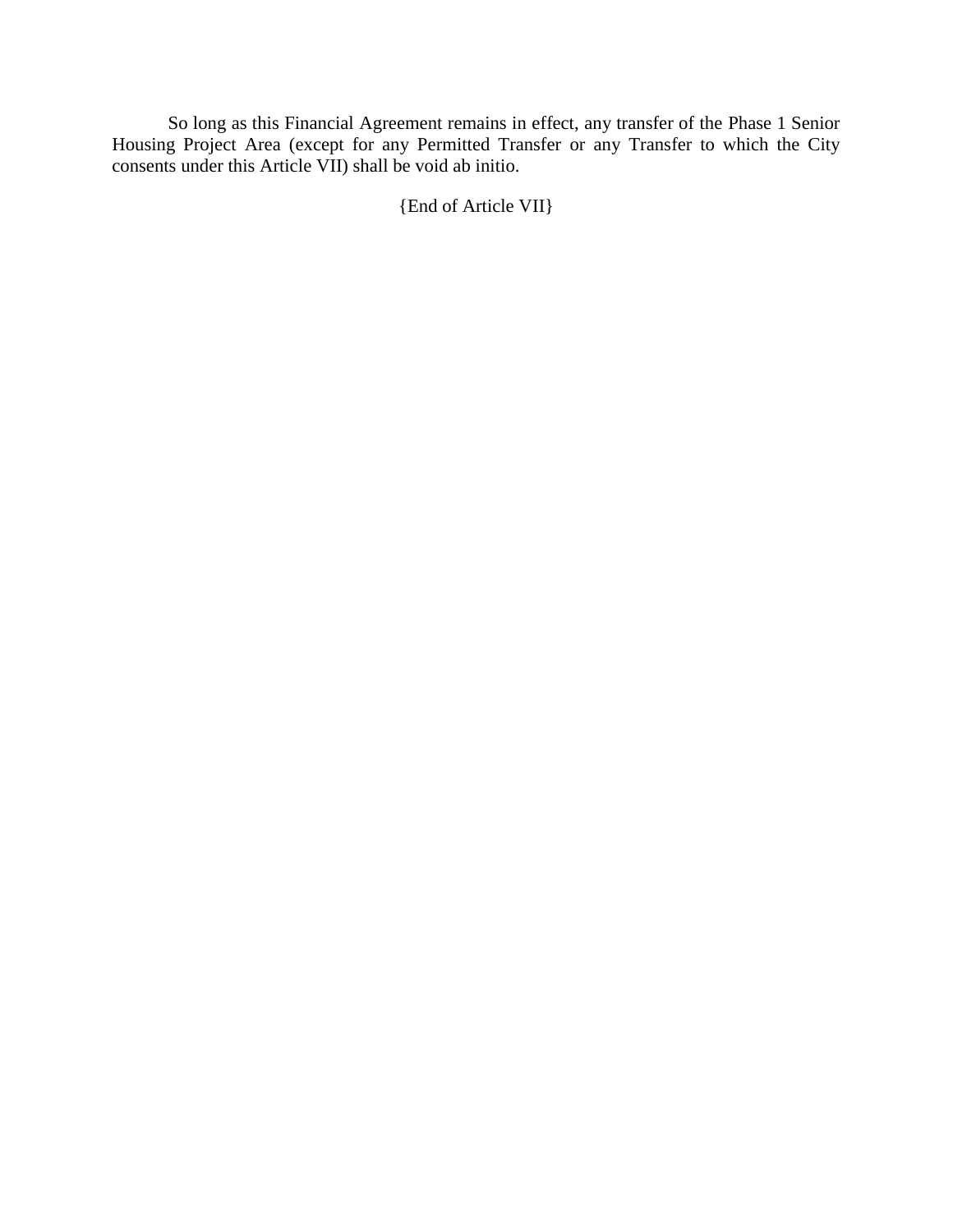#### **ARTICLE VIII**

# **CITY DETERMINATIONS AND OBLIGATIONS**

#### **SECTION 8.01 Relative Benefits.**

In accordance with the Long Term Tax Exemption Law, specifically N.J.S.A. 40A:20- 11(a), the City hereby finds and determines that this Financial Agreement is to the direct benefit of the health, safety, welfare and financial well-being of the City and its citizens despite the tax exemption granted hereunder.

## **SECTION 8.02 Importance of Tax Exemption.**

In accordance with the Long Term Tax Exemption Law, specifically N.J.S.A. 40A:20- 11(b), the City hereby finds and determines that this Financial Agreement is a critical incentive for the Entity to undertake the Phase 1 Senior Housing Project in the City due to the extraordinary costs associated with the development of the Redevelopment Area and the related infrastructure costs of the Phase 1 Senior Housing Project. The exemption contemplated hereunder provide the benefits to the City, among others, of the completion of (i) the Phase 1 Senior Housing Project providing much needed age and health restricted housing, (ii) needed infrastructure Improvements, (iii) certain other local and regional infrastructure improvements that otherwise would not exist, and (iv) certain aesthetic, drainage, roadway and pedestrian improvements in the City.

{End of Article VIII}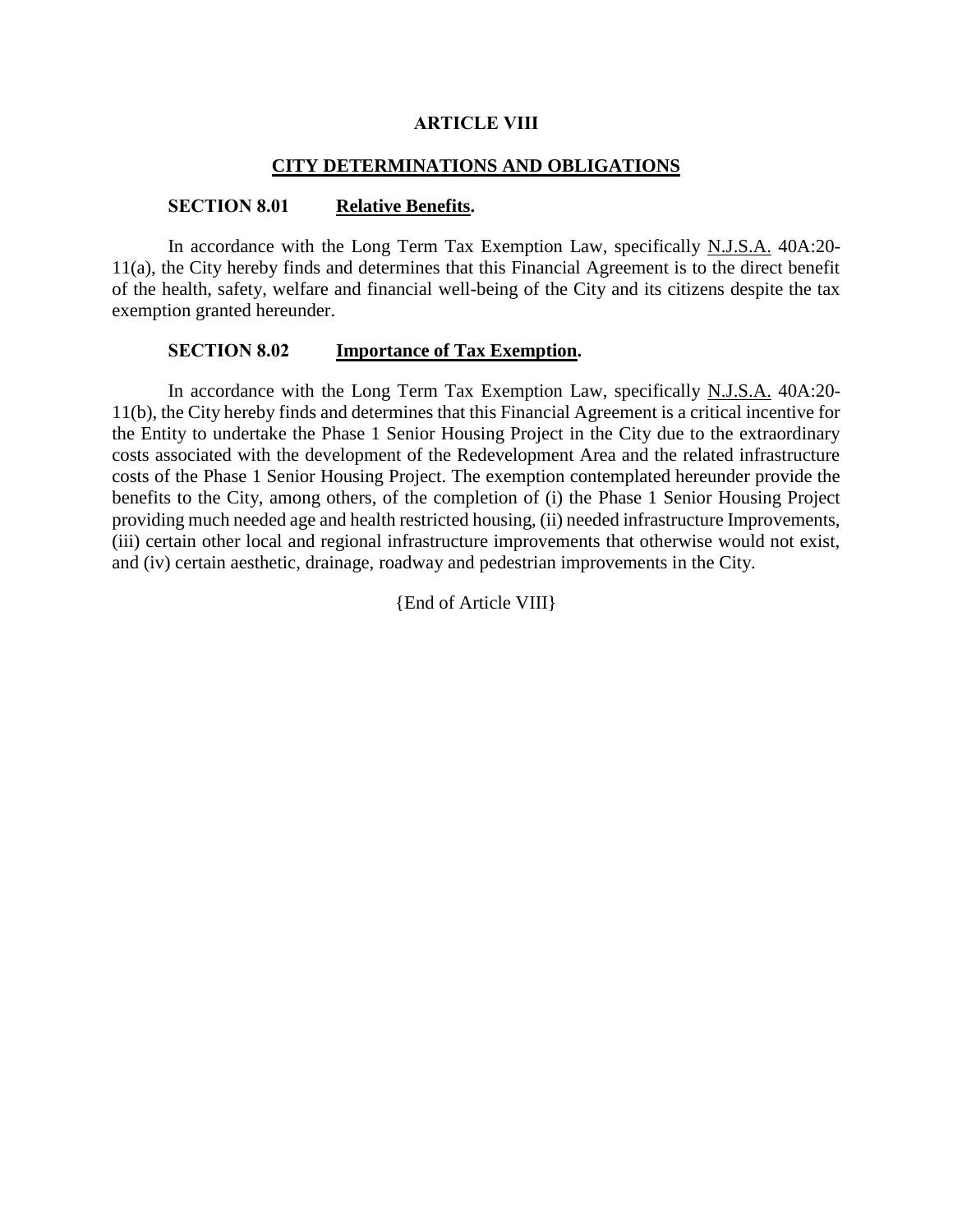## **ARTICLE IX**

### **WAIVER**

## **SECTION 9.01 Waiver.**

Except as specifically provided in this Financial Agreement including, but not limited to, Sections 3.02 and 4.05, and, except for the express waiver herein of certain rights of acceleration and certain rights to terminate the Agreement and tax exemption for violation of any of the conditions provided herein, nothing contained in this Financial Agreement or otherwise shall constitute a waiver or relinquishment by the City or the Entity of any rights and remedies provided by applicable law. Nothing herein shall be deemed to limit any right of recovery that the City or the Entity has under law, in equity, or under any provision of this Financial Agreement.

{End of Article XI}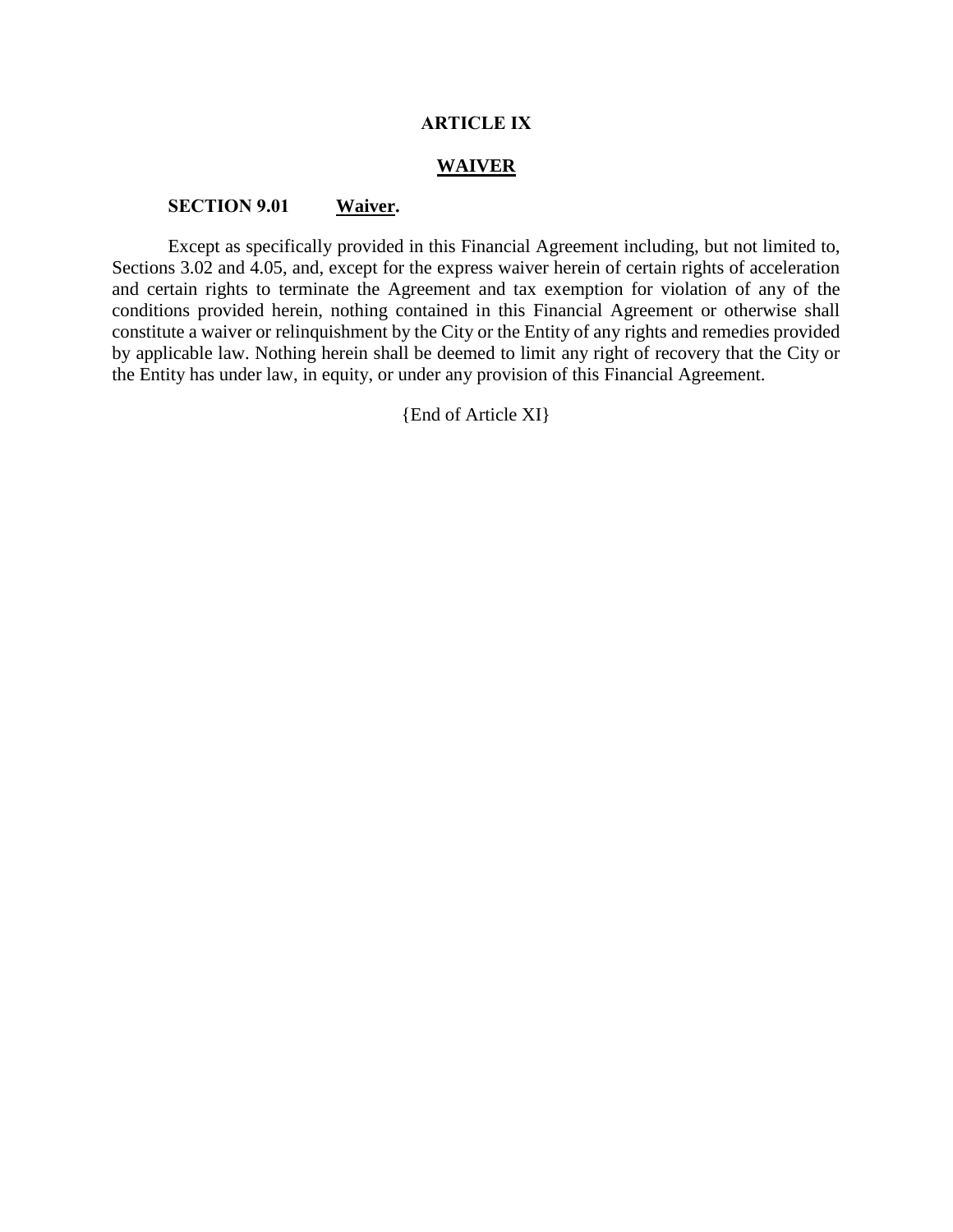## **ARTICLE X**

## **NOTICE**

#### **SECTION 10.01 Notice.**

Any notice required hereunder to be sent by any party to another party shall be sent to all other parties hereto simultaneously by certified or registered mail, return receipt requested, as follows:

A. When sent to the Entity it shall be addressed as follows:

Newcomb Senior Apartments Urban Renewal, LLC c/o Hans Lampart 925 East Landis Suite E Vineland, NJ 08360 Fax: (856) 696-1200 Phone: (856) 696-0200 E-mail: hl@epacdevco.com

## **with a copy to:**

Jeffrey S. Beenstock Ballard Spahr LLP 700 East Gate Drive, Suite 330 Mount Laurel, New Jersey 08054 Fax: (856) 761-1020 Phone: (856) 761-3417 E-mail: beenstock@ballardspahr.com

B. When sent to the City, it shall be addressed as follows:

Sandy Forosisky, Director of Economic Development City of Vineland 640 E. Wood Street P.O. Box 1508 Vineland, New Jersey 08632.1508 Fax: (856)405-4607 Phone: (856) 794-4000 ext. 4623 E-mail: sforosisky@virtelandcity.org

## **with copies to:**

Richard Tonetta, Esq., Department of Law City of Vineland 640 E. Wood Street P.O. Box 1508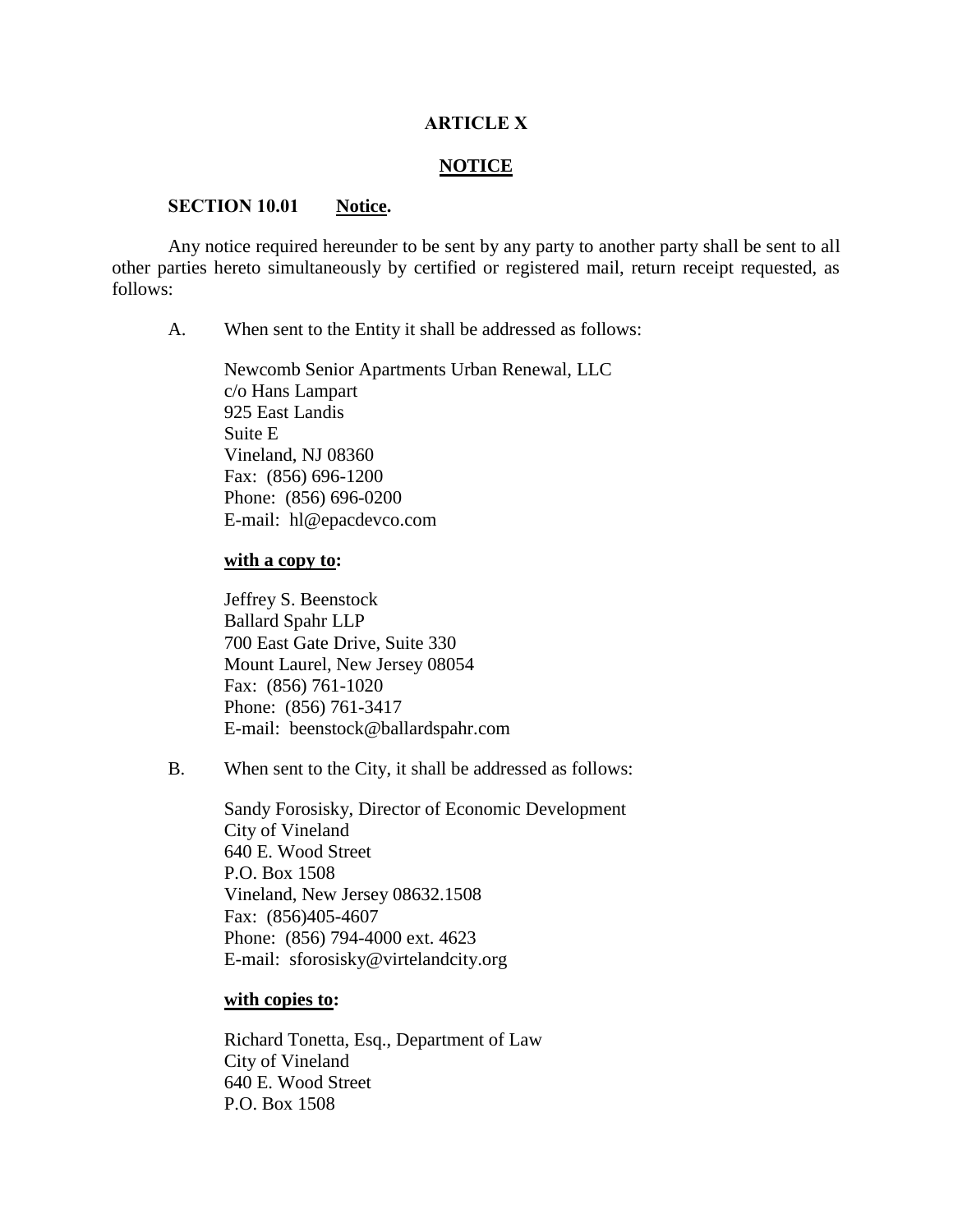Vineland, New Jersey 08632-1508 Fax: (856) 405-4607 Phone: (856) 794-4000 ext. 4600 E-mail: rtonetta@vinelandeity.org

Leah Sandbank, Esq. McManimon, Scotland & Baumann, LLC 75 Livingston Road, 2<sup>nd</sup> Floor Roseland, New Jersey 07068 Fax: (973) 712-1431 Phone: (973) 622-1800 E-mail: lsandbank@msbnj.com

The notice to the City shall identify the subject with the block and lot numbers on the tax map of the City of the parcels comprising the Phase 1 Senior Housing Project Area.

{End of Article X}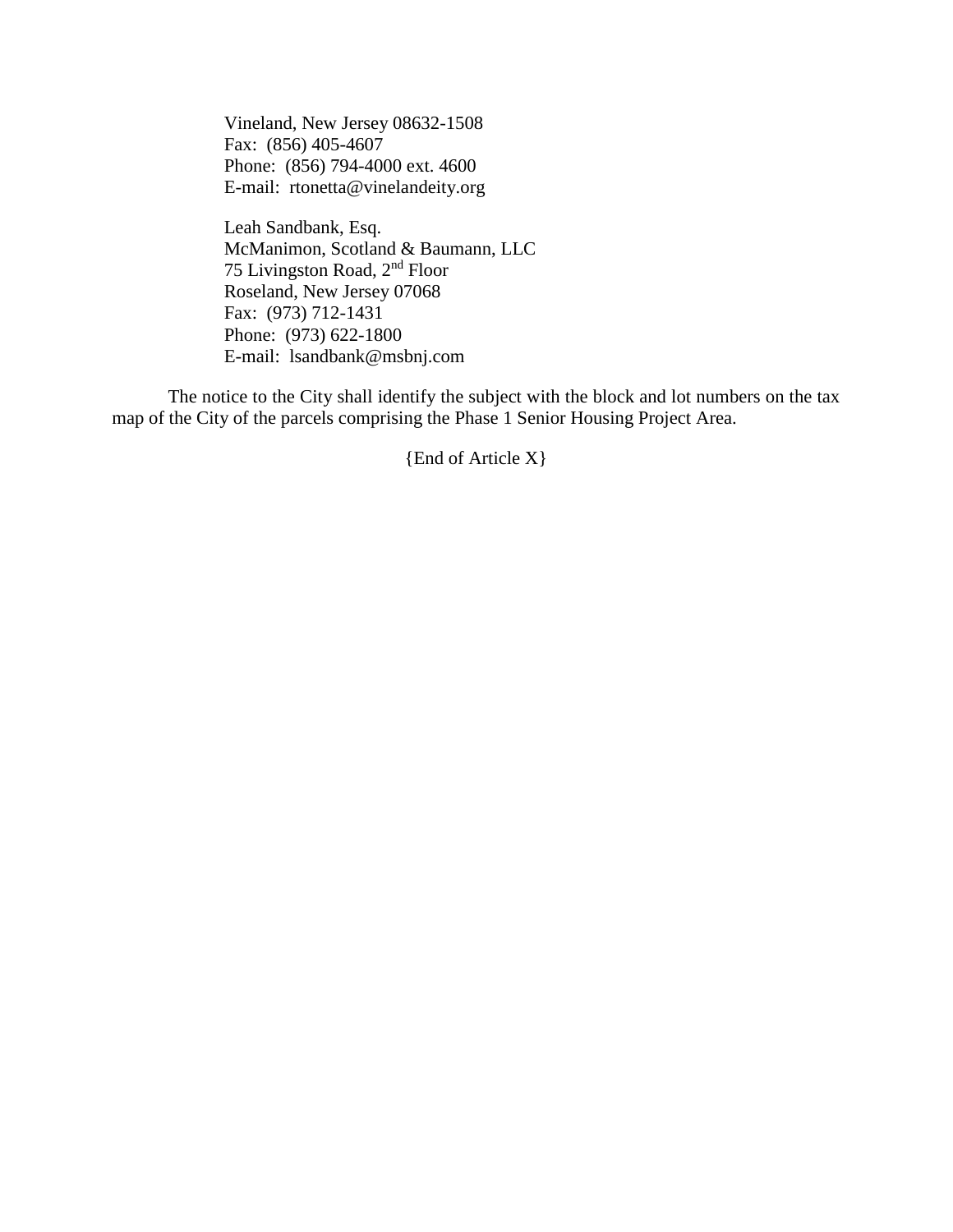# **ARTICLE XI**

# **COMPLIANCE**

# **SECTION 11.01 Compliance.**

The Entity hereby agrees at all times prior to the expiration or Termination of the tax exemption to remain bound by the provisions of this Agreement and the Law.

{End of Article XI)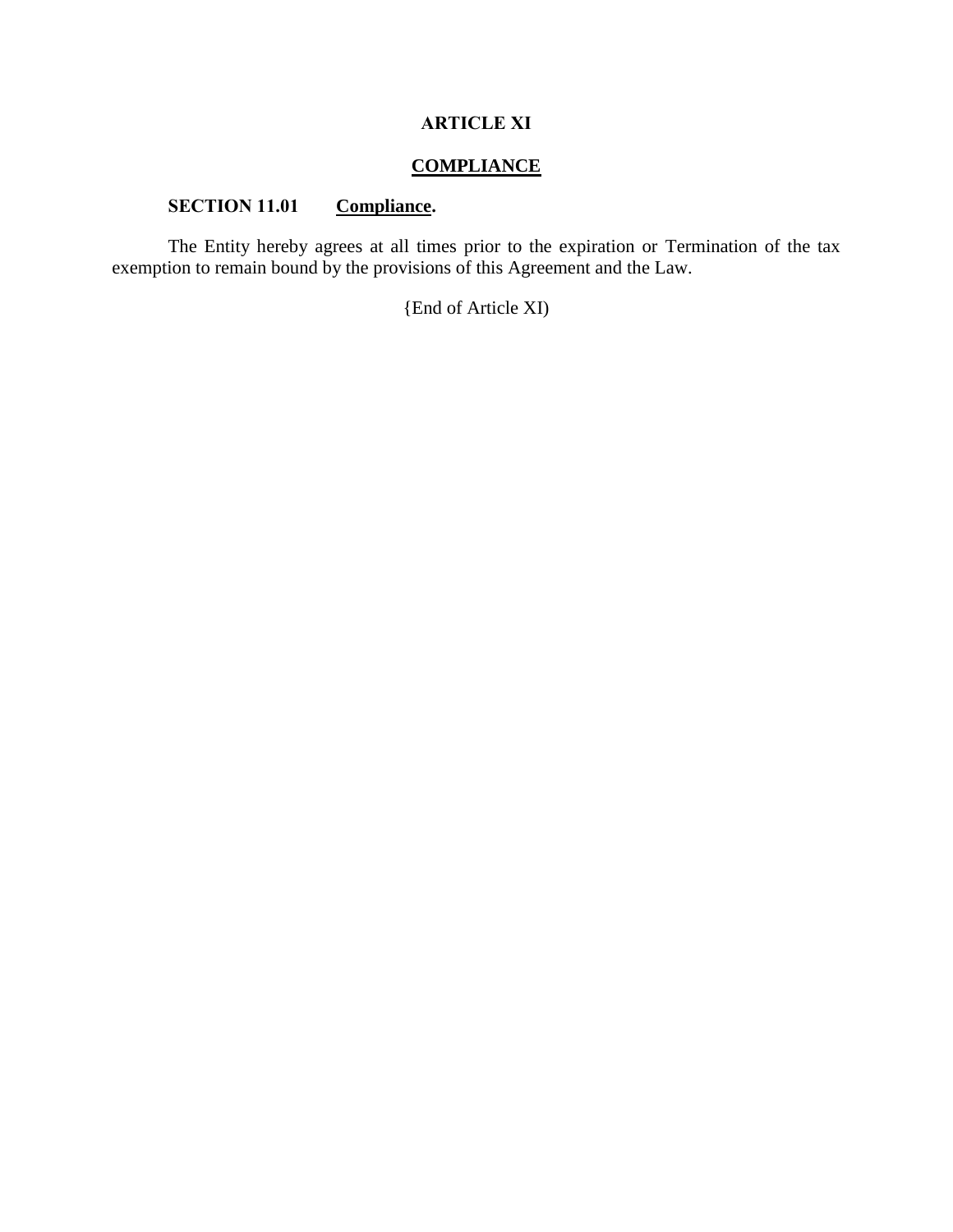# **ARTICLE XII**

# **CONSTRUCTION**

# **SECTION 12.01 Construction.**

This Agreement shall be construed and enforced in accordance with the laws of the State, and without regard to or aid or any presumption or other rule requiring construction against the Party drawing or causing this Financial Agreement to be drawn since counsel for both the Entity and the City have combined in their review and approval of same.

{End of Article XII}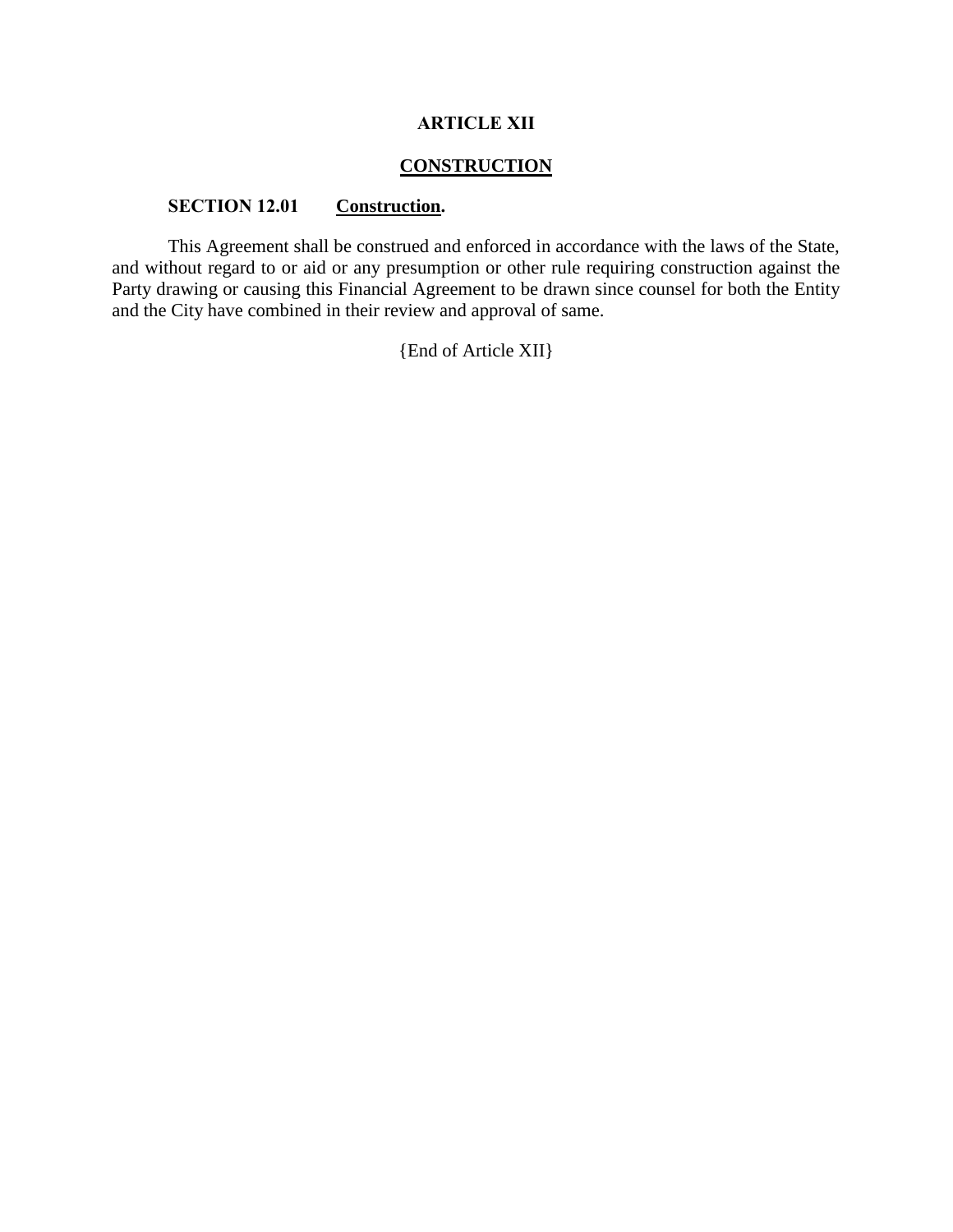# **ARTICLE XIII**

# **INDEMNIFICATION**

## **SECTION 13.01 Indemnification.**

A. It is hereby understood and agreed that in the event the City shall be named as a party in any action brought against the Entity (other than an action brought by the City itself) by allegation of any breach, Default or violation of any of the provisions of this Financial Agreement and/or the provisions of the Long Term Tax Exemption Law arising out of or resulting from the action or inaction of the Entity, the Entity shall indemnify and hold the City harmless from and against all liability, losses, damages, demands, costs, claims, actions or expenses (including reasonable attorneys' fees and expenses) of every kind, character and nature arising out of or resulting from such breach, Default or violation of any of the provisions of this Financial Agreement and/or the provisions of the Long Term Tax Exemption Law; provided, however that the Entity shall not be required to indemnify the City for any willful or negligent act, omission or misconduct by the City or any of its officers, officials, employees or agents. Upon the City becoming aware of any claim or loss for which indemnification is sought, the City shall promptly provide the Entity with written notice thereof and demand for indemnification. The Entity shall defend against any such claim or loss at its own expense using counsel of its choosing. The City maintains the right to intervene as a party thereto, to which intervention the Entity hereby consents, the expense thereof to be borne by the City.

B. The Entity shall indemnify and defend the City and its directors, officers, shareholders, employees, successors and assigns, (collectively, the "**Indemnified Parties**"), against, and hold the Indemnified Parties harmless from, and reimburse the Indemnified Parties for, any and all claims, demands, judgments, penalties, liabilities, costs, damages, expenses, incurred by any of the Indemnified Parties, including court costs and reasonable attorney's fees (prior to trial, at trial and on appeal), caused by, resulting from or arising out of any of the following acts or omissions committed, permitted or omitted by the Entity:

- (1) fraud or intentional or material representation by the Entity;
- (2) misappropriation of rents or security deposits received by the Entity;
- (3) intentional material physical waste of any portion of its Parcels; or

(4) failure by the Entity to pay any valid taxes, assessments, mechanic's liens, materialmen's liens or other liens which could create liens on any portion of its Land or Phase 1 Senior Housing Project which would, or could, be superior or equal in priority to the lien or security title of this Financial Agreement.

# {End of Article XIII}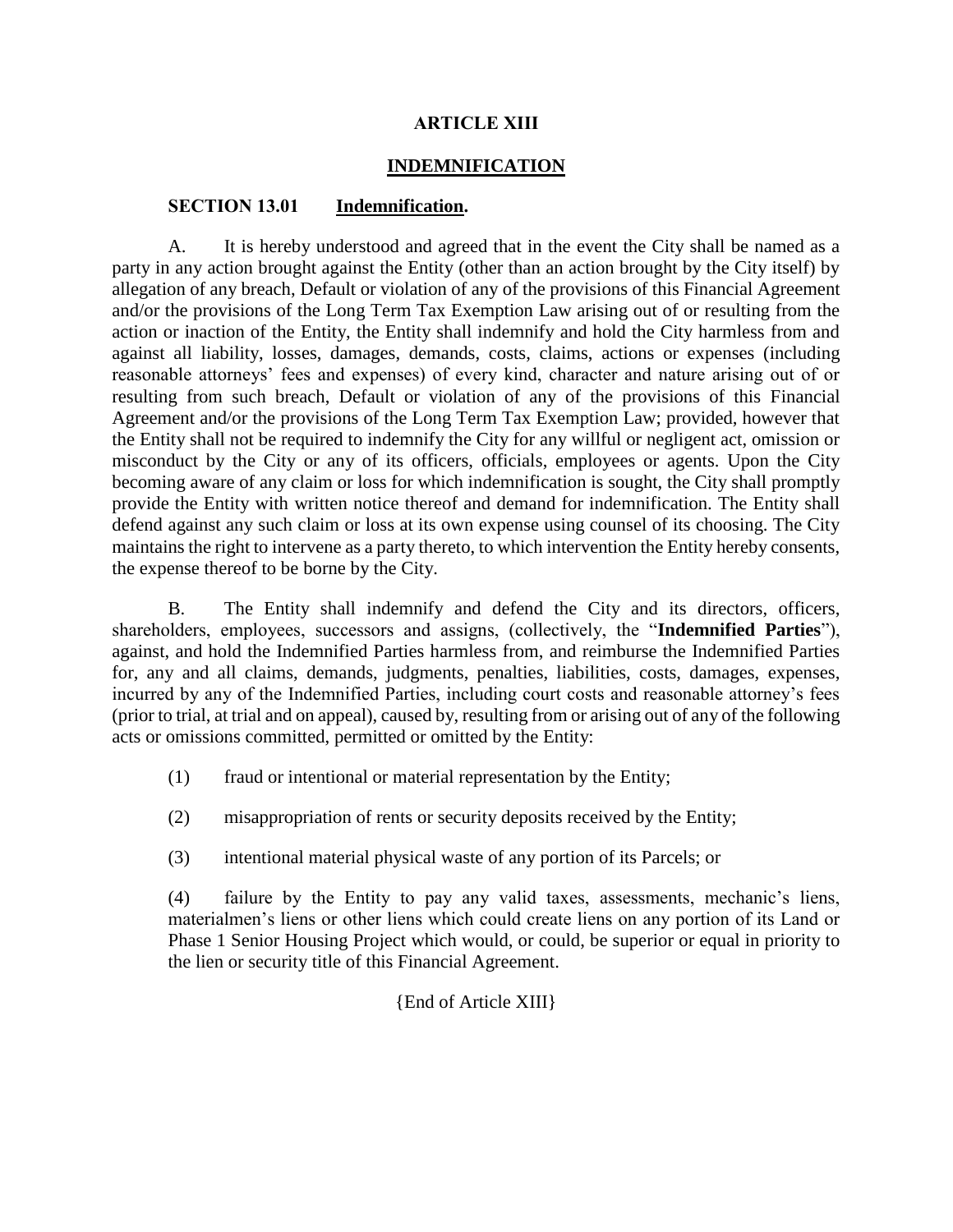#### **ARTICLE XIV**

## **DEFAULT; REMEDIES; TERMINATION**

## **SECTION 14.01 Default.**

"**Default**" shall mean the failure of the Entity or the City to comply with the terms of this Financial Agreement observe and perform any other obligation imposed upon the Entity or the City, as applicable, beyond any applicable notice, cure or grace period. As set forth in Section 1.01, in the event of any breach or Default of this Financial Agreement by an Owner, such breach or Default shall not constitute a breach or default by any other Owner(s) and such other Owner(s), and its respective parcel or portion of Land, and any improvements related thereto, shall continue to be subject to, governed by and bound by this Financial Agreement.

#### **SECTION 14.02 Cure Upon Default.**

Should either Party be in Default of any obligation under this Financial Agreement, the non-defaulting Party shall notify the defaulting Party and any mortgagee of the Entity in writing of said Default (the "**Default Notice**"). Said Default Notice shall set forth with particularity the basis of said Default. Except as otherwise limited by law, the defaulting Party shall have (i) sixty (60) days to cure any non-payment Default from the date of its receipt of the Default Notice and (ii) ten (10) business days to cure any payment Default from the date of such Default; provided, however, that if such non-payment Default is not reasonably able to be cured within such sixty (60) day period and the defaulting Party is diligently pursuing a cure, such cure period shall extend as long as the defaulting Party continues diligently to pursue such cure. No Default hereunder by the Entity shall terminate the tax exemption described herein and its obligation to make Annual Service Charge payments, which shall continue in effect for the respective durations set forth in Section 3.01 hereof, subject to Section 3.02 hereof.

#### **SECTION 14.03 Remedies Upon Default Cumulative; No Waiver.**

In the event of any uncured Default by the Entity, the City shall have the right to proceed against any portion of the Phase 1 Senior Housing Project Area and the Phase 1 Senior Housing Project owned by the Entity pursuant to the provisions of applicable law. Upon any Default in payment of any installment of the Annual Service Charge by the Entity, the City shall have the right to proceed to In Rem Tax Foreclosure consistent with the provisions and procedures of the Tax Sale Law.

Subject to the other terms and conditions of this Financial Agreement including Section 14.04, all of the remedies provided in this Financial Agreement to the City, and all rights and remedies granted to the City by law and equity, shall be cumulative and concurrent and no determination of the invalidity of any provision of this Financial Agreement shall deprive the City of any of its remedies or actions against the Entity because of Entity's failure to pay Land Taxes (if applicable), the Annual Service Charge and/or any applicable water and sewer charges and interest payments. This right shall only apply to arrearages that are due and owing at the time, and the bringing of any action for Land Taxes (if applicable), Annual. Service Charge or other charges, or for breach of covenant or the resort of any other remedy herein provided for the recovery of Land Taxes (if applicable), Annual Service Charge or other charges shall not be construed as a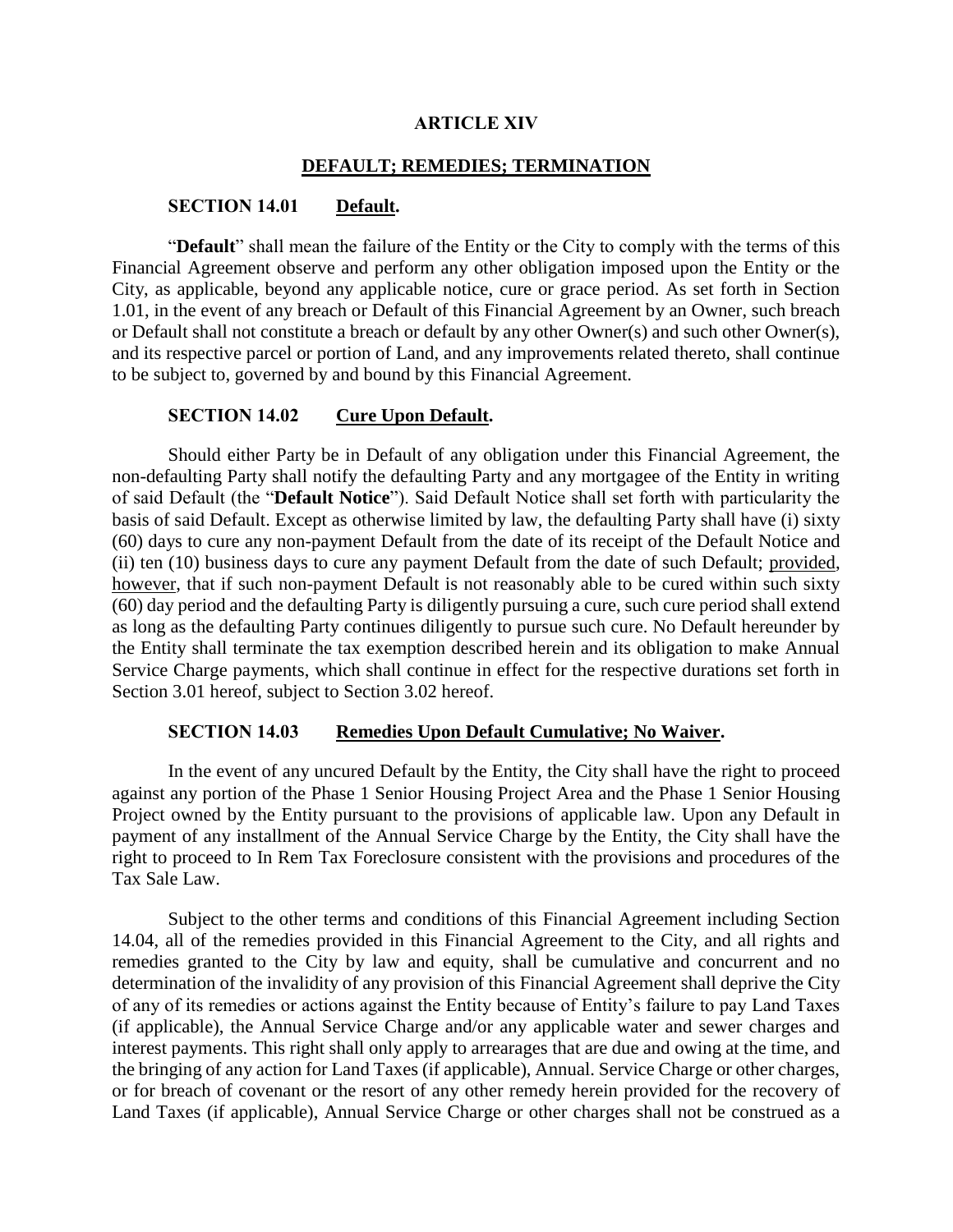waiver of the right to proceed with an In Rem Tax Foreclosure action consistent with the terms and provisions of this Financial Agreement.

In the event of a Default under of this Financial Agreement by either Party or in the event of a dispute arising between the Parties in reference to the terms and provisions as set forth herein, then the Parties shall submit the dispute to the American Arbitration Association in the State to be determined in accordance with its rules and regulations in such a fashion to accomplish the purpose of said laws. Costs for said arbitration shall be paid by each Party equally, to be reimbursed in full by the non-prevailing Party to the prevailing Party.

## **SECTION 14.04 Remedies.**

The City's customary tax payment enforcement proceedings will apply to the collection of any delinquent payment of the Annual Service Charge. In the event of a Default on the part of the Entity to pay any installment of the Annual Service Charge required by Article IV above, and the continuance of such Default after expiration of any notice, grace or cure periods under applicable law, the City in addition to its other remedies, reserves the right to proceed against the Entity's land and premises, in the manner provided by applicable law, including the Tax Sale Law, and any act supplementary or amendatory thereof, provided that it is understood and agreed that the City shall look solely to the estate and property of the Entity in the Phase 1 Senior Housing Project (including the rental income and insurance proceeds therefrom) for the satisfaction of the City's remedies for the collection of a judgment or other judicial process requiring the payment of money by the Entity in the event of any Default or breach by the Entity with respect to any of the terms, covenants and conditions of this Financial Agreement to be observed or performed by the Entity, and any other obligation of the Entity created by, under or as a result of this Financial Agreement, and no other property or assets of the Entity's partners, beneficiaries, shareholders, officers, directors, members, managers, tenants, principals, agents or attorneys (as the case may be) (in any of their capacities) shall be subject to service, levy, execution or other enforcement procedures for the satisfaction of the City's remedies. In no event shall the City name any of the Entity's partners, members, shareholder's, officers, directors, managers, beneficiaries, tenants, shareholders, principals, agents or attorneys (in any of their capacities) to any suit or other proceeding to which the City and/or Entity are a party arising out of or relating to this Financial Agreement.

The City shall pursue the collection of delinquent payments of Annual Service Charge with the same diligence it employs in the collection of the City's general *ad valorem* real estate taxes, including the commencement of an In Rem Tax Foreclosure. The Parties understand and agree that the City's ordinary discretion in this regard allows it to decide not to expend resources to collect *de minimis* outstanding amounts.

Whenever the word "Taxes" appears, or is applied, directly or implied, to mean taxes or municipal liens on land, such statutory provisions shall be read, as far as it is pertinent to this Financial Agreement, as if the Annual Service Charge were taxes or municipal liens on land. In either case, however, the Entity does not waive any defense it may have to contest the rights of the City to proceed in the above-mentioned manner.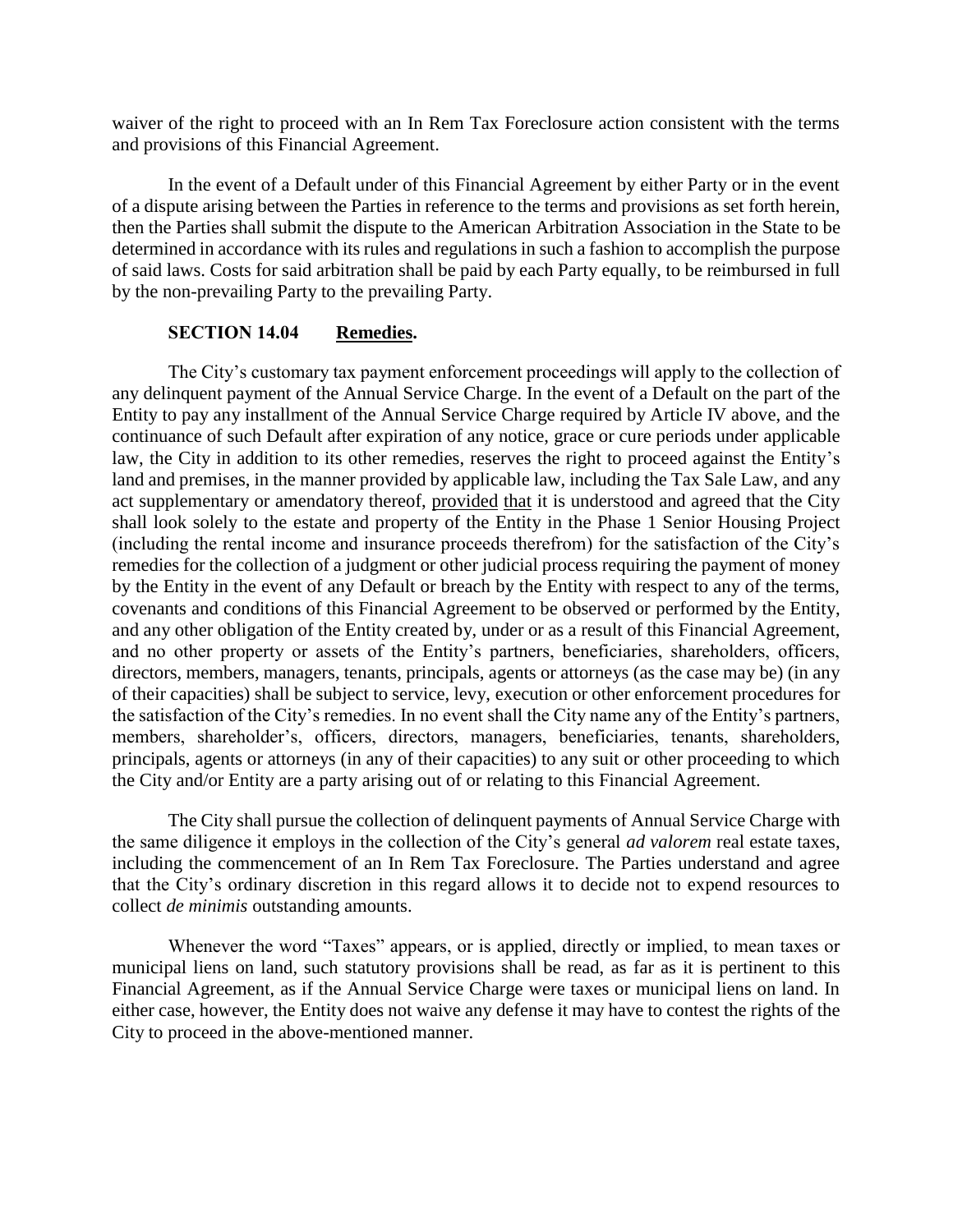# **SECTION 14.05 Final Accounting.**

Within ninety (90) days after the date of Termination of tax exemption, the Entity shall provide a final accounting pursuant to N.J.S.A. 40A:20-12. After Termination or expiration, restrictions and limits on the Entity shall terminate upon the Entity's rendering a final accounting.

## **SECTION 14.06 Conventional Taxes.**

Upon Termination or expiration of this Financial Agreement, the tax exemption for the Phase 1 Senior Housing Project shall expire and the Phase 1 Senior Housing Project Area and the Phase 1 Senior Housing Project thereon shall thereafter be assessed and conventionally taxed according to the general law applicable to other nonexempt taxable property in the City.

{End of Article XIV}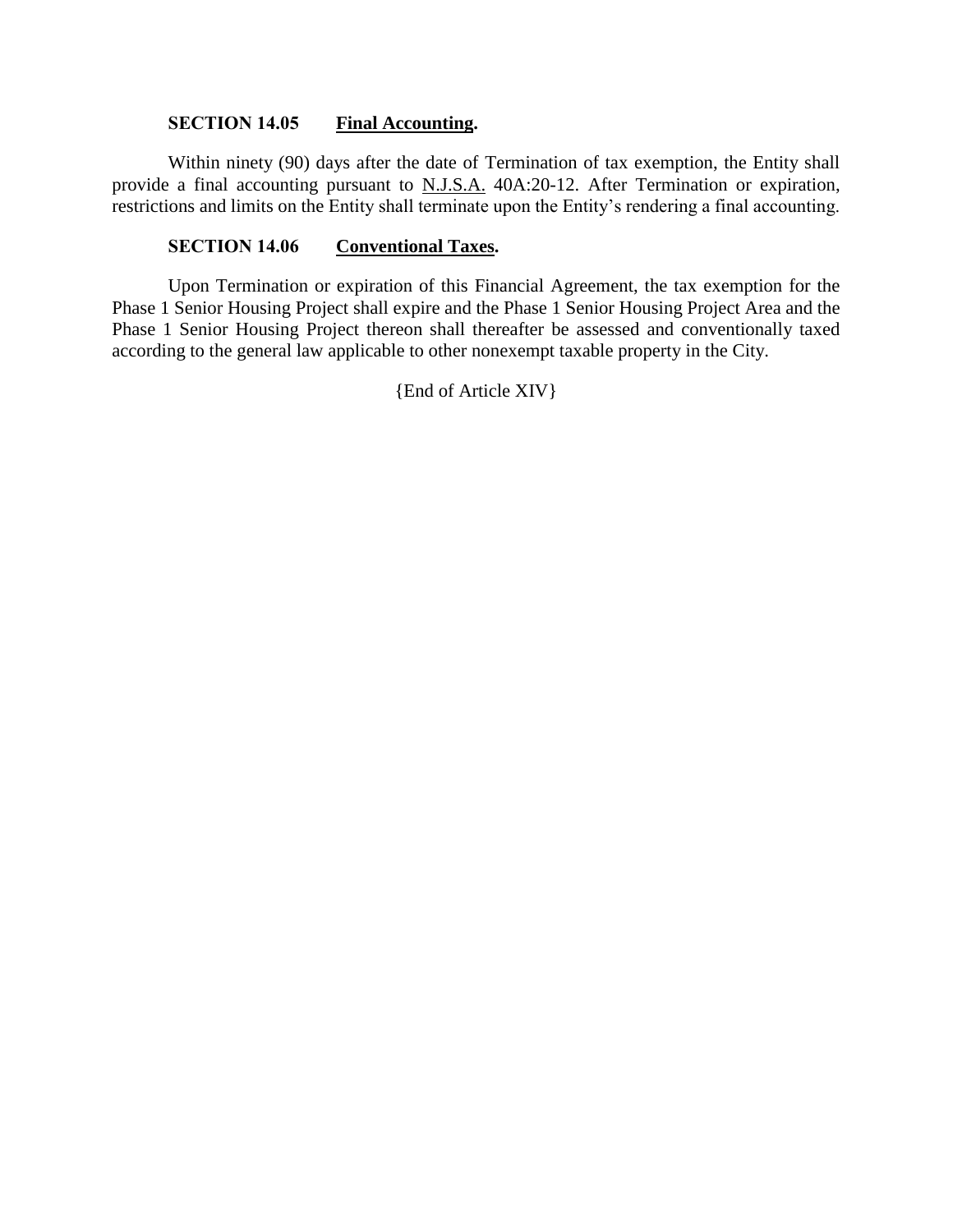## **ARTICLE XV**

## **MISCELLANEOUS**

## **SECTION 15.01 Conflict.**

The Parties agree that in the event of a conflict between the Exemption Application and this Financial Agreement, the language in this Financial Agreement shall govern and prevail.

# **SECTION 15.02 Oral Representations.**

There have been no oral representations made by either of the Parties which are not contained in this Financial Agreement.

## **SECTION 15.03 Entire Document.**

All conditions in the Ordinance are incorporated in this Financial Agreement and made a part hereof. This Agreement, the Ordinance and the Exemption Application constitute the entire agreement between the Parties as to the subject matter thereof and hereof and expressly replaces and supersedes all prior agreements, including without limitation the Original Financial Agreement with respect to the Phase 1 Senior Housing Project.

# **SECTION 15.04 Good Faith.**

In their dealings with each other, the Parties agree that they shall act in good faith.

## **SECTION 15.05 Recording.**

Upon the execution and delivery of this Financial Agreement, the entire Financial Agreement, including the Ordinance, shall be filed and recorded with the office of the Cumberland County Register by the Entity, at the Entity's expense, such that this Financial Agreement and the Ordinance shall be reflected upon the land records of the County as a perfected statutory municipal lien upon and a covenant running with each and every parcel of the Phase 1 Senior Housing Project Area including the Phase 1 Senior Housing Project related thereto.

## **SECTION 15.06 Municipal Services**.

The Entity shall make payments for municipal services, including water and sewer charges and any services that create a lien on a parity with or superior to the lien for the Land Taxes (but only if the Phase 1 Senior Housing Project Area is determined not to be exempt pursuant to the Long Term Tax Exemption Law) and the Annual Service Charge, as required by law. Nothing herein is intended to release the Entity from its obligation to make such payments.

# **SECTION 15.07 Financing Matters.**

The financial information required by the final paragraph of N.J.S.A. 40A:20-9 are set forth in the Exemption Application, which financial information is incorporated by reference as if set forth in full herein.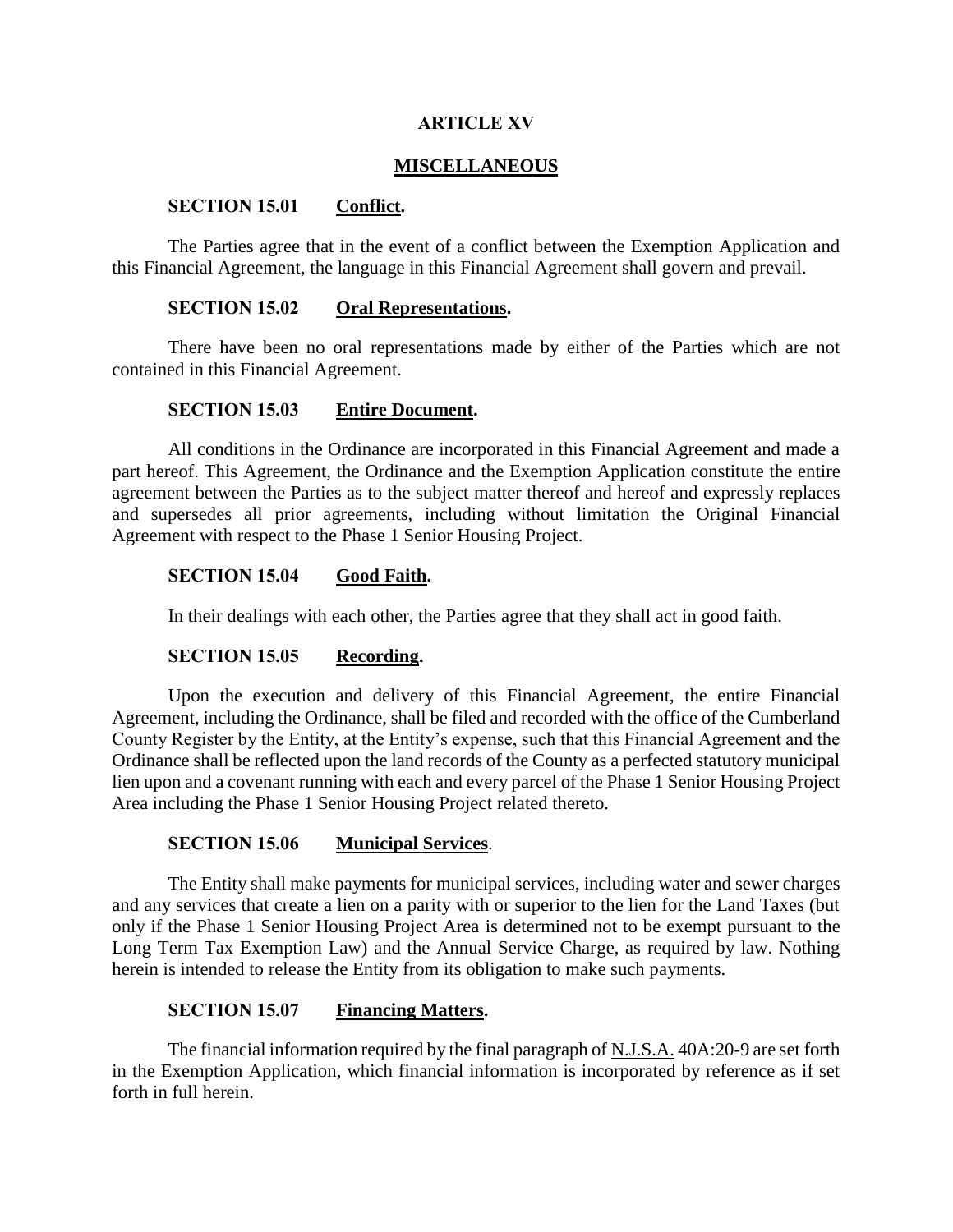## **SECTION 15.08 Counterparts: Electronic Signatures.**

This Agreement may be simultaneously executed in counterparts, each of which shall be an original and all of which shall constitute but one and the same instrument. Electronic or facsimile signatures shall constitute original signature for all purposes under this Financial Agreement.

### **SECTION 15.09 Amendments.**

This Agreement may not be amended, changed, modified, altered or terminated without the written consent of the Parties.

## **SECTION 15.10 Certification.**

The City Clerk shall certify to the Tax Assessor, pursuant to **N.J.S.A.** 40A:20-12, that a financial agreement with an urban renewal entity, i.e., the Entity, for the development of the Redevelopment Area, has been entered into and is in effect as required by N.J.S.A. 40A:20-1, *et seq*. Delivery by the City Clerk to the Tax Assessor of a certified copy of the Ordinance adopted by the City Council approving the tax exemption described herein and this Financial Agreement shall constitute the required certification. Upon certification as required hereunder, the Tax Assessor shall implement the exemption and continue to enforce that exemption without further certification by the City Clerk until the expiration of the entitlement to exemption by the terms of this Financial Agreement or until the Tax Assessor has been duly notified by the City Clerk that the exemption has been terminated.

Upon the adoption of this Financial Agreement, a certified copy of the Ordinance and this Financial Agreement shall forthwith be transmitted to the Director of the Division of Local Government Services by the City Clerk. Within ten (10) days of the execution of this Financial Agreement, the City Clerk shall provide a copy of the Financial Agreement and the Ordinance authorizing the same to the Cumberland County Counsel and the Cumberland County Chief Financial Officer for informational purposes in accordance with P.L. 2015, c. 247, Section 1, as codified in N.J.S.A. 40A:20-12.

# **SECTION 15.11 Administrative Fees.**

No annual administrative fee shall be assessed or payable in connection with this Agreement.

## **SECTION 15.12 Severability.**

If any terms or provision of this Financial Agreement or the application thereof shall to any extent be held to be invalid or unenforceable, the remainder of this Financial Agreement, or the application of such term or provision to circumstances other than those to which it is invalid or unenforceable, shall not be affected thereby, and each other term and provision of this Financial Agreement shall be valid and shall be enforced to the extent permitted by applicable law.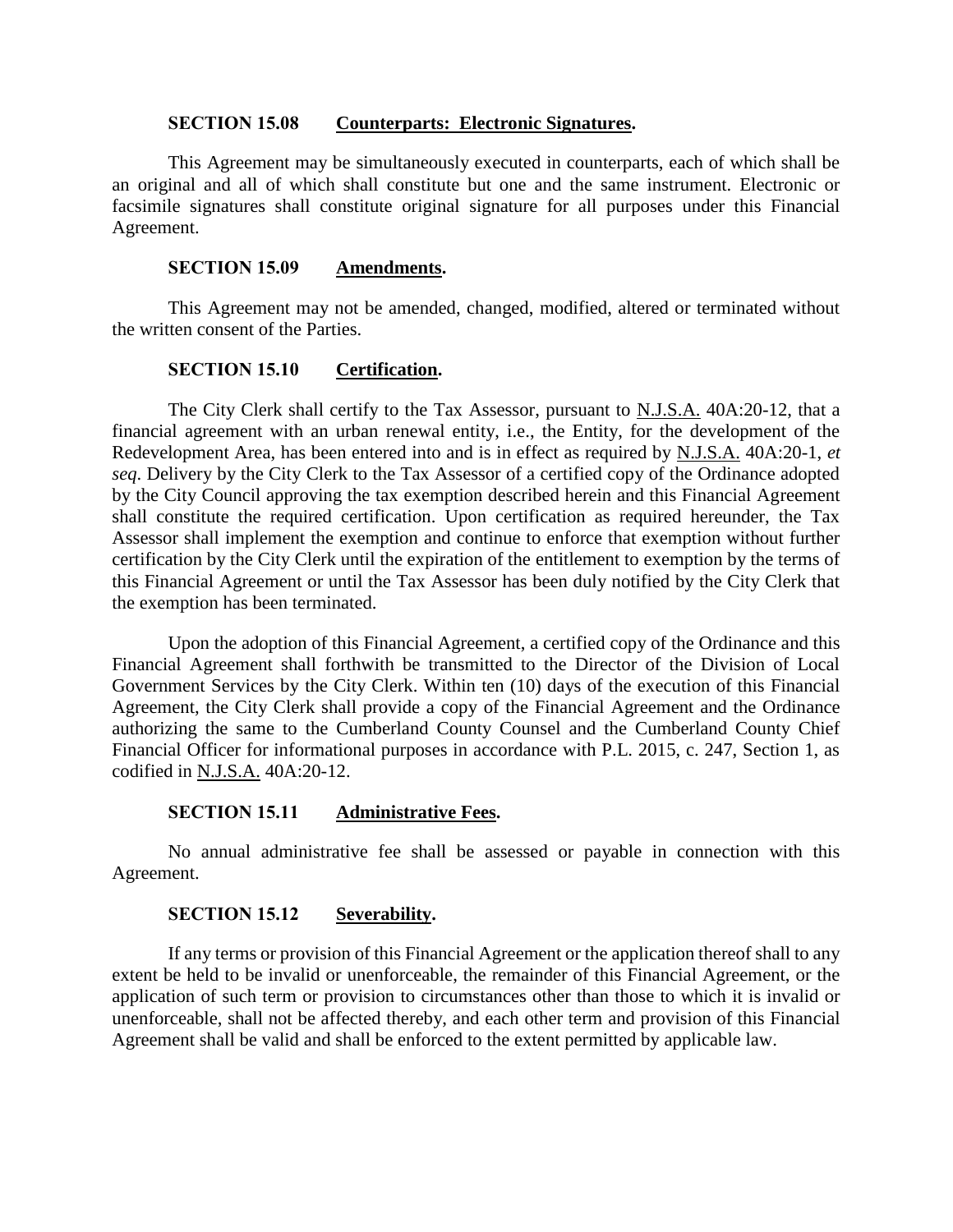## **SECTION 15.13 Force Majeure.**

Neither Party shall be liable to the other for failure to perform its obligations under this Agreement due to causes that are beyond the reasonable control and not substantially due to the fault or negligence of the party seeking to excuse delay or failure of performance of an obligation hereunder by reason thereof, including, but not limited to, declarations of public emergency; acts of nature (as to weather-related events, limited to severe and unusual events or natural occurrences such as hurricanes, tornadoes, earthquakes, and floods); acts of the public enemy; acts of terrorism; acts of war; fire; epidemics; quarantine restrictions; blackouts, power failures, or energy shortages; governmental embargoes; strikes or similar labor action by equipment or material suppliers or transporters, or unavailability of necessary building materials. Notwithstanding the foregoing, the payment of Land Taxes (during any period in which Land Taxes are not exempt hereunder) and Annual Service Charge are Material Conditions of this Agreement which shall not be excused by the occurrence of a force majeure event.

{End of Article XV}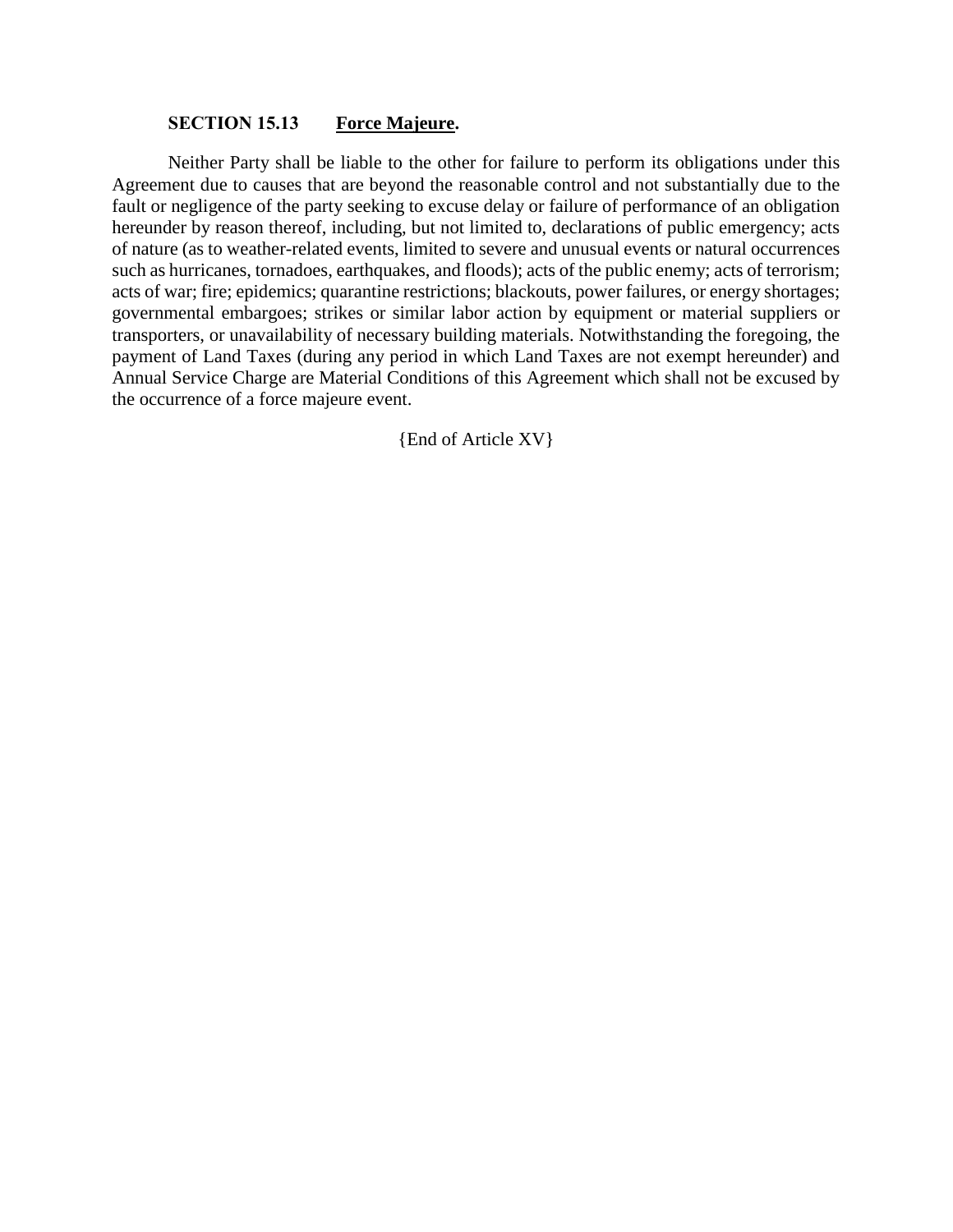**IN WITNESS WHEREOF**, the parties have caused this Financial Agreement to be executed as of the day and year first above written.

# **NEWCOMB SENIOR APARTMENTS URBAN RENEWAL, LLC,** a New Jersey limited liability company

By: Newcomb Senior Apartments Managing Member, LLC, its managing memer

 $By:$ 

Hans Lampart, President

\_\_\_\_\_\_\_\_\_\_\_\_\_\_\_\_\_\_\_\_\_\_\_\_\_\_\_\_\_\_\_\_\_\_\_\_

STATE OF NEW JERSEY : : ss COUNTY OF :

On this, the \_\_\_\_\_\_ day of November, 2021, before me, the subscriber, personally appeared Hans Lampart, who I am satisfied is the person who executed the foregoing instrument as the President of Newcomb Senior Apartments Urban Renewal, LLC, a New Jersey limited liability company and the managing member of Newcomb Senior Apartments Managing Member, LLC, the New Jersey limited liability company named in the foregoing instrument, and he acknowledged that he, in such capacity, being authorized to do so, executed the foregoing instrument as such entity's voluntary act and deed for the purposes therein contained by signing on behalf of said entity.

IN WITNESS WHEREOF, I hereunto set my hand and official seal.

Notary Public

Commission Expiration: \_\_\_\_\_\_\_\_\_\_\_\_\_\_\_\_\_\_

# **[CONTINUED ON NEXT PAGE]**